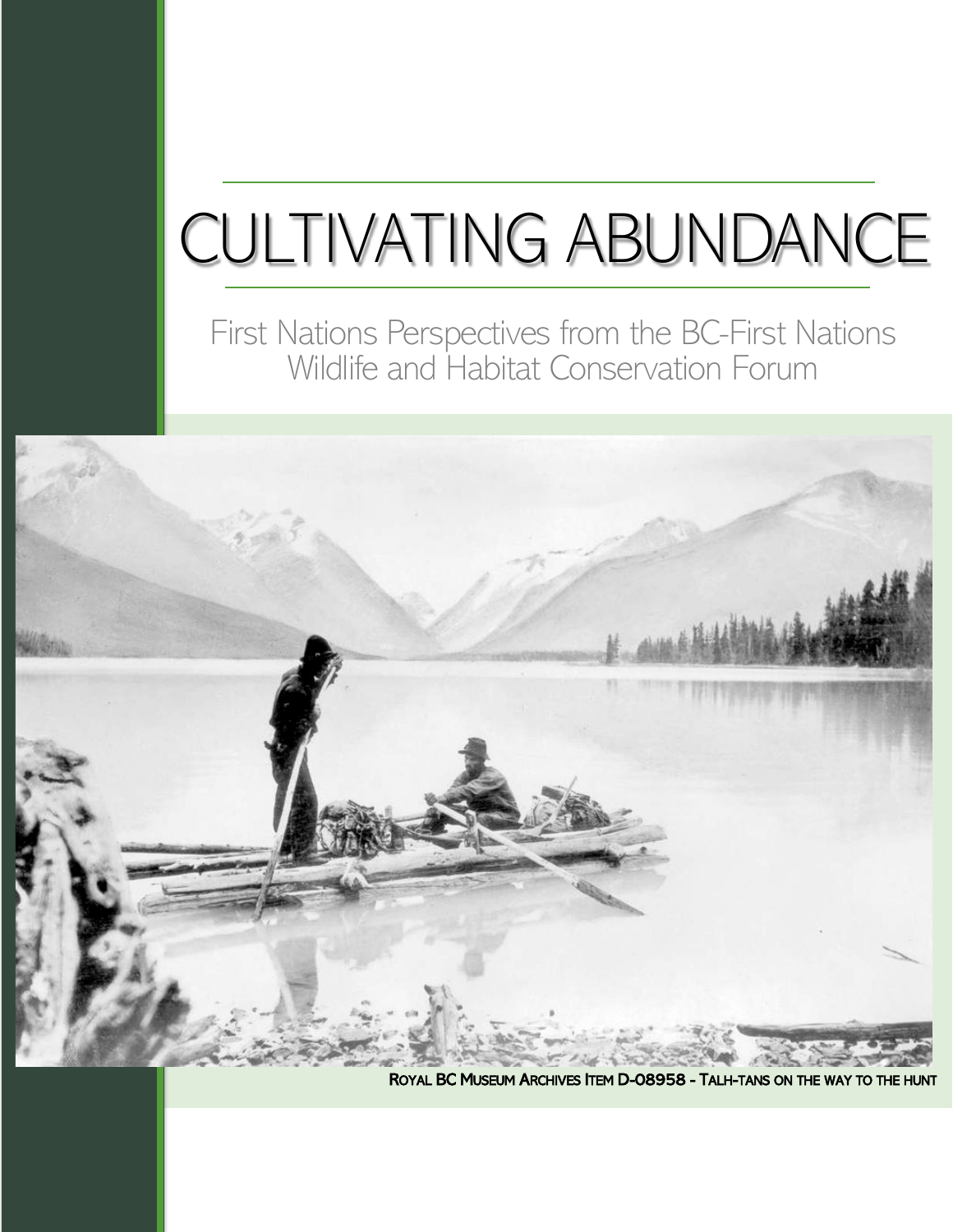The title of this document, Cultivating Abundance, recognizes that Indigenous Peoples have inhabited and cared for the landscapes and ecosystems comprising what is now called British Columbia since time immemorial. Indigenous Peoples' laws, values, and stewardship traditions maintained complex ecosystems and an abundance of wildlife that in turn sustained vibrant Indigenous Nations, communities, and cultures. The title also points to the ongoing vital role of Indigenous Peoples' jurisdiction, knowledge, and stewardship practices in restoring abundant and diverse wildlife populations across their traditional territories.

1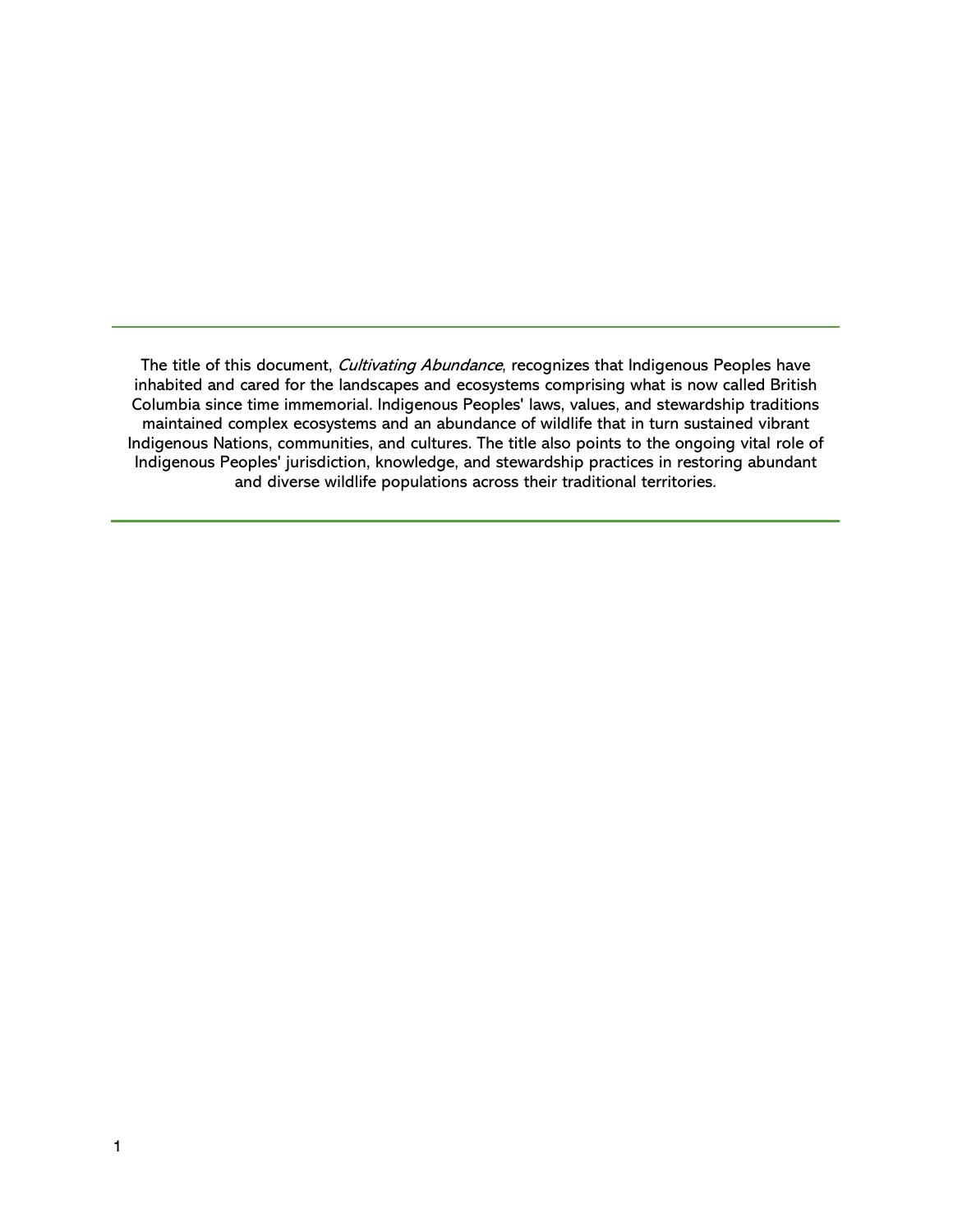# **TABLE OF CONTENTS**

| Together for Wildlife: A Proposed Pathway Forward for Wildlife and Habitat in British Columbia4        |  |
|--------------------------------------------------------------------------------------------------------|--|
|                                                                                                        |  |
| Worldviews, Principles, Rights and Responsibilities Informing Indigenous Relationships to Wildlife and |  |
|                                                                                                        |  |
|                                                                                                        |  |
|                                                                                                        |  |
|                                                                                                        |  |
|                                                                                                        |  |
|                                                                                                        |  |
|                                                                                                        |  |
|                                                                                                        |  |
|                                                                                                        |  |
|                                                                                                        |  |
|                                                                                                        |  |
|                                                                                                        |  |
|                                                                                                        |  |
|                                                                                                        |  |
|                                                                                                        |  |
|                                                                                                        |  |
|                                                                                                        |  |
|                                                                                                        |  |
|                                                                                                        |  |
|                                                                                                        |  |
|                                                                                                        |  |
|                                                                                                        |  |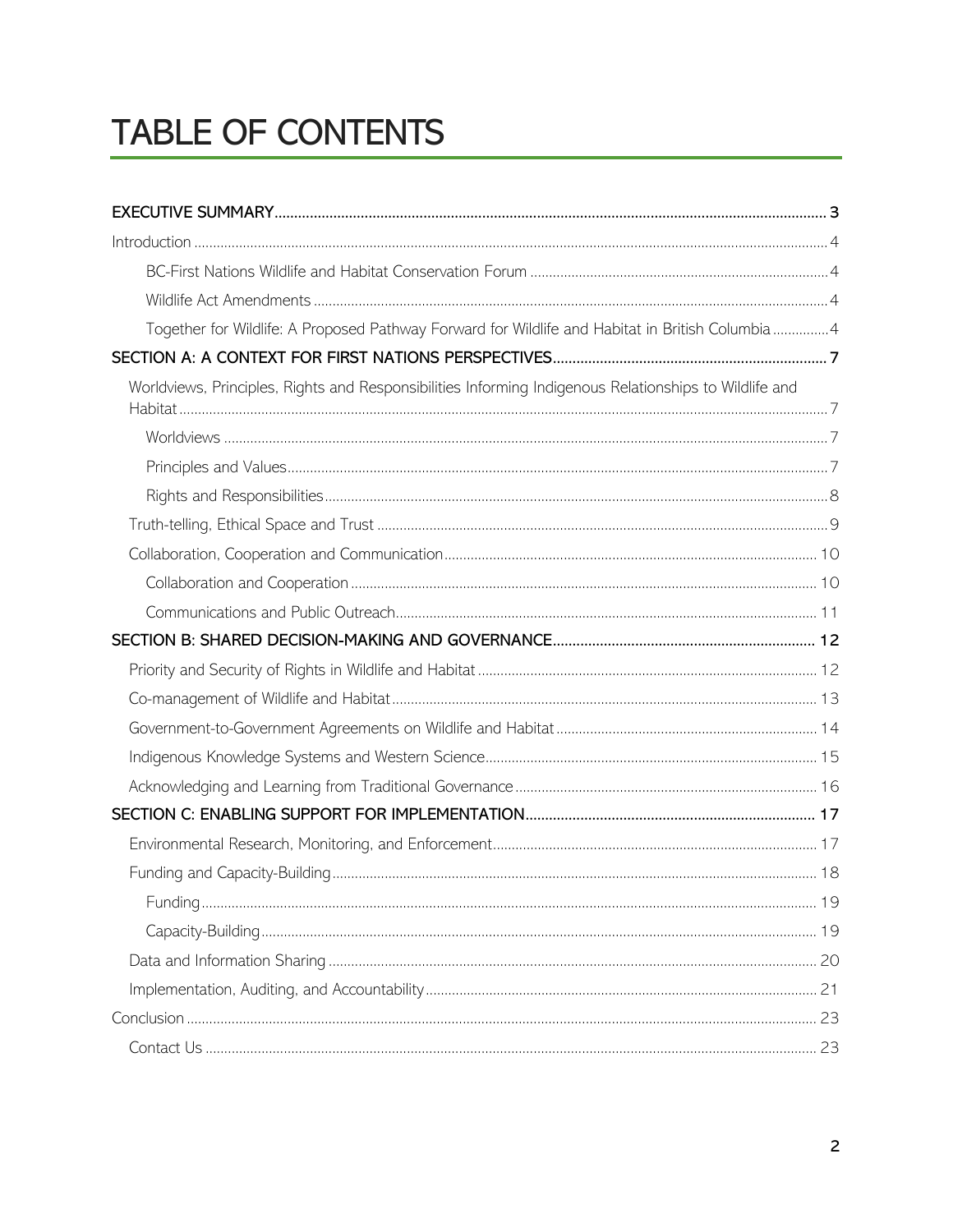# <span id="page-3-0"></span>EXECUTIVE SUMMARY

The purpose of *Cultivating Abundance* is to provide a record of the work and perspectives of First Nations participants in the BC-First Nations Wildlife and Habitat Conservation Forum ('the Forum'), which was formed in December 2018 in response to BC's 'Improving Wildlife and Habitat Conservation Initiative'. Cultivating Abundance provides a narrative that captures the perspectives of First Nations forum participants regarding proposed amendments to the Wildlife Act, the new Together for Wildlife strategy, as well as wildlife and habitat issues outside the scope of the strategy.

As part of BC's commitment to implement the United Nations Declaration on the Rights of Indigenous Peoples (UNDRIP) and the Truth and Reconciliation Commission of Canada's (TRC) Calls to Action, the Province is collaborating with Indigenous communities to 'co-produce' potential solutions for wildlife and habitat conservation. Cultivating Abundance describes the worldviews and principles within which the Forum operated to identify and propose these potential solutions, including short-term amendments to the Wildlife Act. The Forum also provided technical advice to the BC government on the development and implementation of its new wildlife and habitat conservation strategy, Together for Wildlife: A Proposed Pathway Forward for Wildlife and Habitat in British Columbia.

The Forum's contributions to the *Together for Wildlife* strategy allowed First Nations forum participants to advance longer-term goals such as co-management, Indigenous knowledge in decision-making, public education on Indigenous rights, data sharing, Indigenous Guardian programs, and capacity-building for shared stewardship<sup>[1](#page-3-1)</sup> of wildlife and habitat. However, given the scope of the Forum and the breadth of wildlife and habitat issues identified, some perspectives could not be included in the final Together for Wildlife strategy document.

Cultivating Abundance thus provides necessary background and context for the Forum's work. In this document, we explain the concept of Ethical Space, which is informed by First Nations forum participants' perspectives on collaboration, cooperation and communication. Ethical Space is a space where multiple knowledge systems and multiple layers of jurisdiction co-exist in a co-management framework. Within this framework, the narrative changes to include the aspirations of First Nations members to support BC's shift to co-management with trust and mutual respect. This document also provides perspectives on research, monitoring and enforcement, funding and capacity building, and guidance from First Nations forum participants on how to collaboratively develop objectives for wildlife and habitat conservation. It is, finally, the perspective of the First Nation participants of the Forum that meaningful commitment to co-management and joint decision making on wildlife and habitat issues can only be achieved when First Nations and provincial governments are adequately resourced. Sustained funding and capacity-building for all parties<sup>[2](#page-3-2)</sup> is required to support successful and collaborative implementation of the Together for Wildlife strategy.

<span id="page-3-1"></span><sup>1</sup> Stewardship, for the purposes of this document, can be thought of as the responsible care of wildlife and habitat in ways that maintain, enhance, and restore ecosystem function while taking full and balanced account of the interests of society, including future generations.

<span id="page-3-2"></span><sup>&</sup>lt;sup>2</sup> For the purposes of this document, 'parties' refers to decision-makers (Indigenous governments and Crown governments -- that is, the Province of British Columbia and Canada) and stakeholders (for example, environmental organizations, industry, and user groups).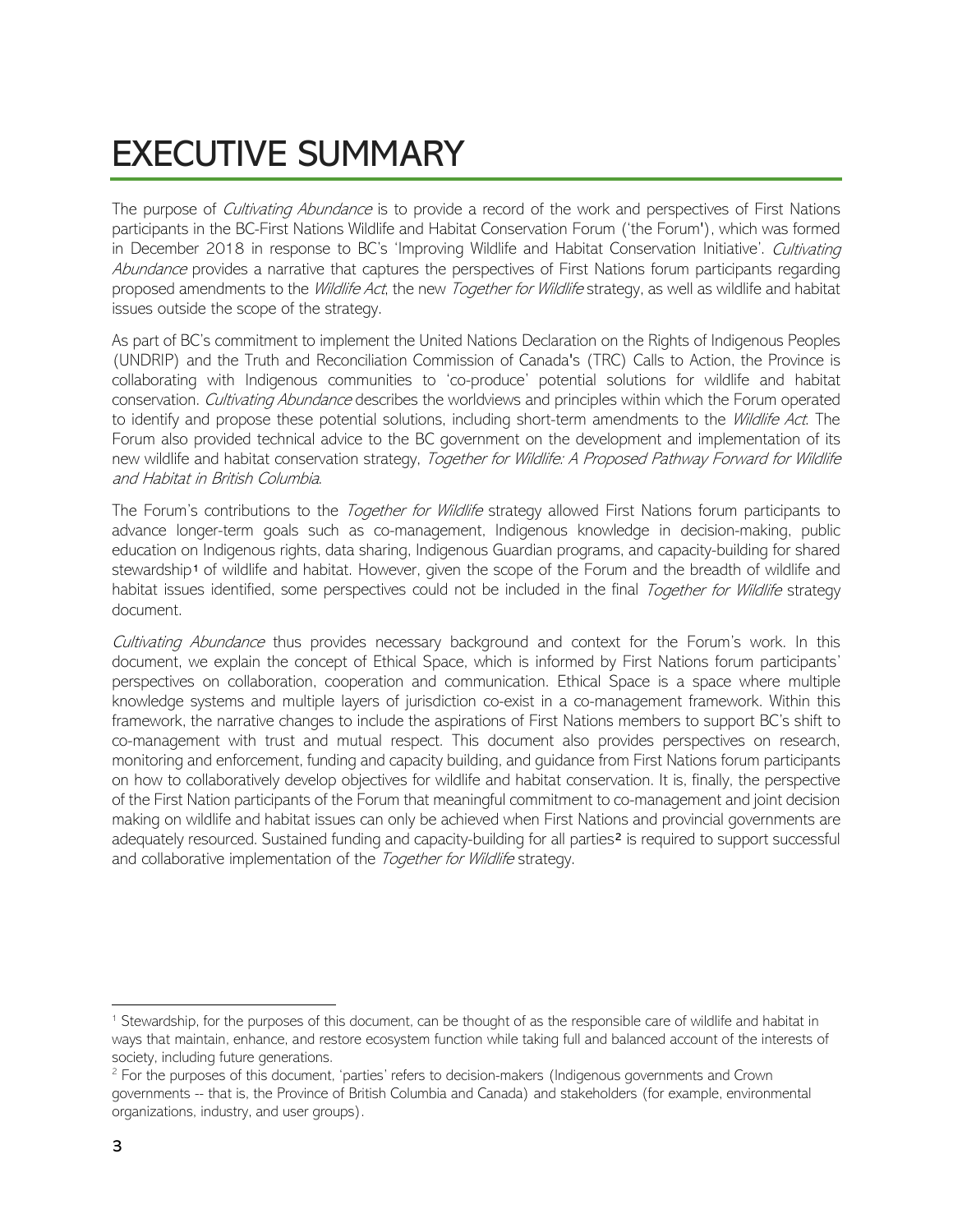# <span id="page-4-0"></span>Introduction

The lands and waters that have come to be known as the Province of British Columbia are home to some of the greatest cultural and biological diversity on the planet. The rich natural abundance of wildlife and diverse landscapes that define British Columbia can in large part be attributed to the ways Indigenous Peoples have shaped these special places over thousands of years.

However, due to the harsh impacts of colonization over the past 150 years, Indigenous Peoples and the lands, animals, and habitats they rely upon have suffered a great deal. The result has been a steep decline in the ability of First Nations to make decisions over their homelands, including the stewardship of wildlife and wildlife habitats. Competing pressures on the land and wildlife such as extractive industries, compounded by the accelerating impacts of climate change, have put people, ecosystems, and wildlife under increased stress.

With these times of great change and risk come opportunities to re-empower Indigenous stewardship and ensure that future generations can, with a personal sense of stewardship, also enjoy the lands and waters as peoples of the past once did.

#### <span id="page-4-1"></span>BC-First Nations Wildlife and Habitat Conservation Forum

One such opportunity is the Government of British Columbia's 'Improving Wildlife and Habitat Conservation Initiative.' As part of the Province's commitment to implement the United Nations Declaration on the Rights of Indigenous Peoples (UNDRIP) and the Truth and Reconciliation Commission of Canada's Calls to Action, the government is collaborating with Indigenous communities to 'co-produce' potential solutions for wildlife and habitat conservation and stewardship. The BC-First Nations Wildlife and Habitat Conservation Forum was formed in December 2018 to facilitate this collaboration.

The Forum is comprised of provincial government staff and participants from more than 40 First Nations across British Columbia. The Forum is not a political body, and First Nations participants do not represent their respective Nations. Their involvement is purely technical, as they provide advice to the Province to improve its laws, policies, and regulations with respect to wildlife and habitat stewardship and conservation. The Forum's work is not consultation and does not substitute for the Province's constitutional duty to consult with all First Nations governments in British Columbia regarding legislative or policy solutions proposed by the Forum.

#### <span id="page-4-2"></span>Wildlife Act Amendments

The Forum began by identifying and proposing short-term amendments to the Wildlife Act that would uphold Indigenous Peoples' rights, responsibilities, and relationships with wildlife and wildlife habitat in the province. These proposed amendments include:

- a non-derogation clause to prevent the *Wildlife Act* from infringing on Aboriginal and treaty rights;
- hierarchy of access to wildlife (conservation and public safety; First Nations' needs for food, social and ceremonial purposes; licensed hunting);
- the ability for the Minister to enter into government-to-government agreements for things like Protocol Hunting and Sheltering; and
- incorporation of Indigenous knowledge, laws and customs into decision-making (regulations/policies to be developed over time).

#### <span id="page-4-3"></span>Together for Wildlife: A Proposed Pathway Forward for Wildlife and Habitat in British Columbia

Following completion of an Intentions Paper regarding the proposed Wildlife Act amendments, the Forum provided technical advice to the BC government on the development and implementation of its new wildlife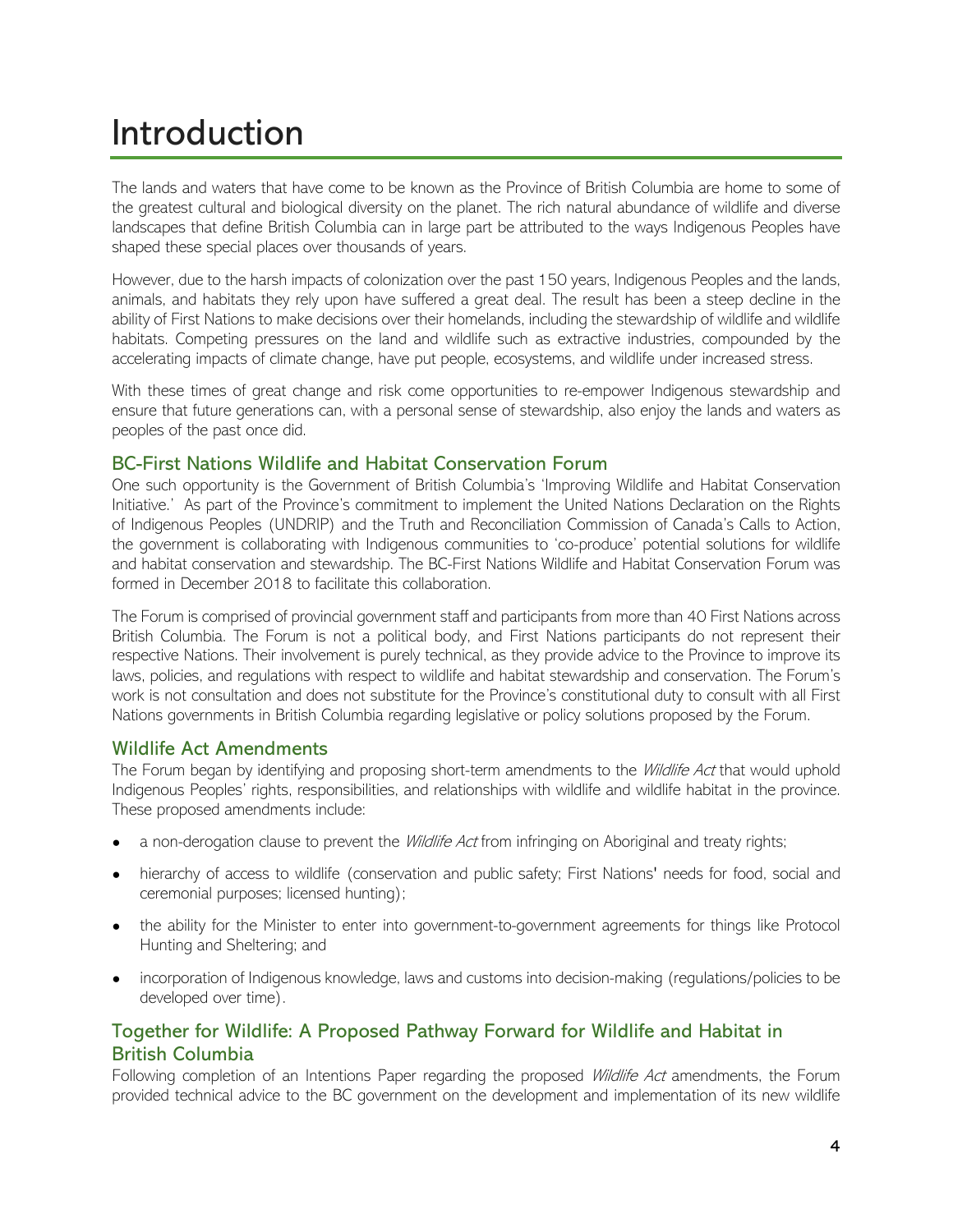and habitat conservation strategy, Together for Wildlife: A Proposed Pathway Forward for Wildlife and Habitat in British Columbia. Collaborative development of the strategy allowed First Nations forum participants to advance a more comprehensive vision beyond the short-term Wildlife Act amendments.

Together for Wildlife sets the direction for wildlife and habitat conservation in British Columbia from 2020 to 2030. The strategy's five goals and 23 actions are guided by the following vision statement:

#### "Wildlife and their habitats are thriving, adaptive to change, and support and enrich the lives of all British Columbians."

First Nations forum participants worked with provincial staff to articulate principles to guide collaborative implementation of the Together for Wildlife strategy, including recognition of Indigenous Peoples' Aboriginal rights, respect for diverse worldviews and value systems, and acknowledgement that all things are interconnected.

Together for Wildlife includes a dedicated chapter titled "Advancing Reconciliation: A Shared Path with Indigenous Governments." In this chapter, the Province commits to seven key actions:

- 1. Create and support the operation of a formal "British Columbia First Nations Wildlife Forum" to continue providing Indigenous perspectives on the development of provincial policies and legislation.
- 2. Commit to advancing co-management and shared decision-making, in partnership with Indigenous governments.
- 3. Develop communications materials to educate the public regarding the nature of Indigenous Peoples' Aboriginal and treaty rights, worldviews, relationship with wildlife, and approaches to stewardship.
- 4. Develop policies and procedures for incorporating Indigenous knowledge into statutory and nonstatutory decision-making, in collaboration with Indigenous governments.
- 5. Evaluate existing Guardian programs to identify models and best practices for developing formal compliance program, in collaboration with Indigenous governments.
- 6. Develop models and approaches for data sharing to inform co-management and shared decisionmaking between Indigenous governments and the Province.
- 7. Invest in capacity-building for Indigenous governments to participate in all aspects of wildlife stewardship.

Cultivating Abundance explains the Indigenous principles and philosophies that quided collaborative development of British Columbia's Together for Wildlife strategy. In addition, this document provides a record of First Nations forum participants' aspirations that landed outside the scope of the strategy. These aspirations are articulated here to acknowledge First Nations participants' bold vision and to provide inspiration for further transformative changes in the relationship between the Province of British Columbia and First Nations regarding wildlife and habitat stewardship and conservation.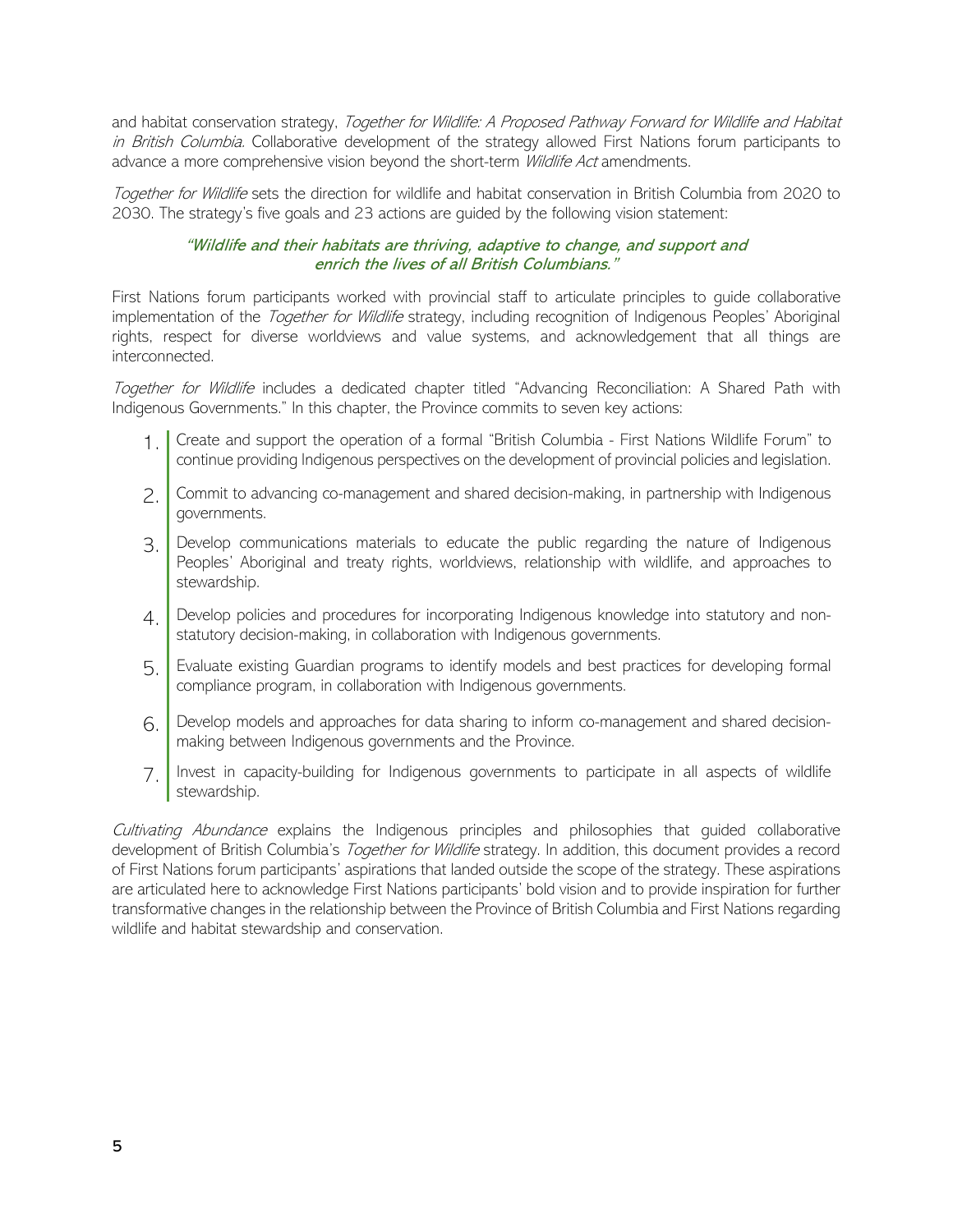

ROYAL BC MUSEUM ARCHIVES ITEM H-03359 - NATIVE WOMAN FLESHING A MOOSEHIDE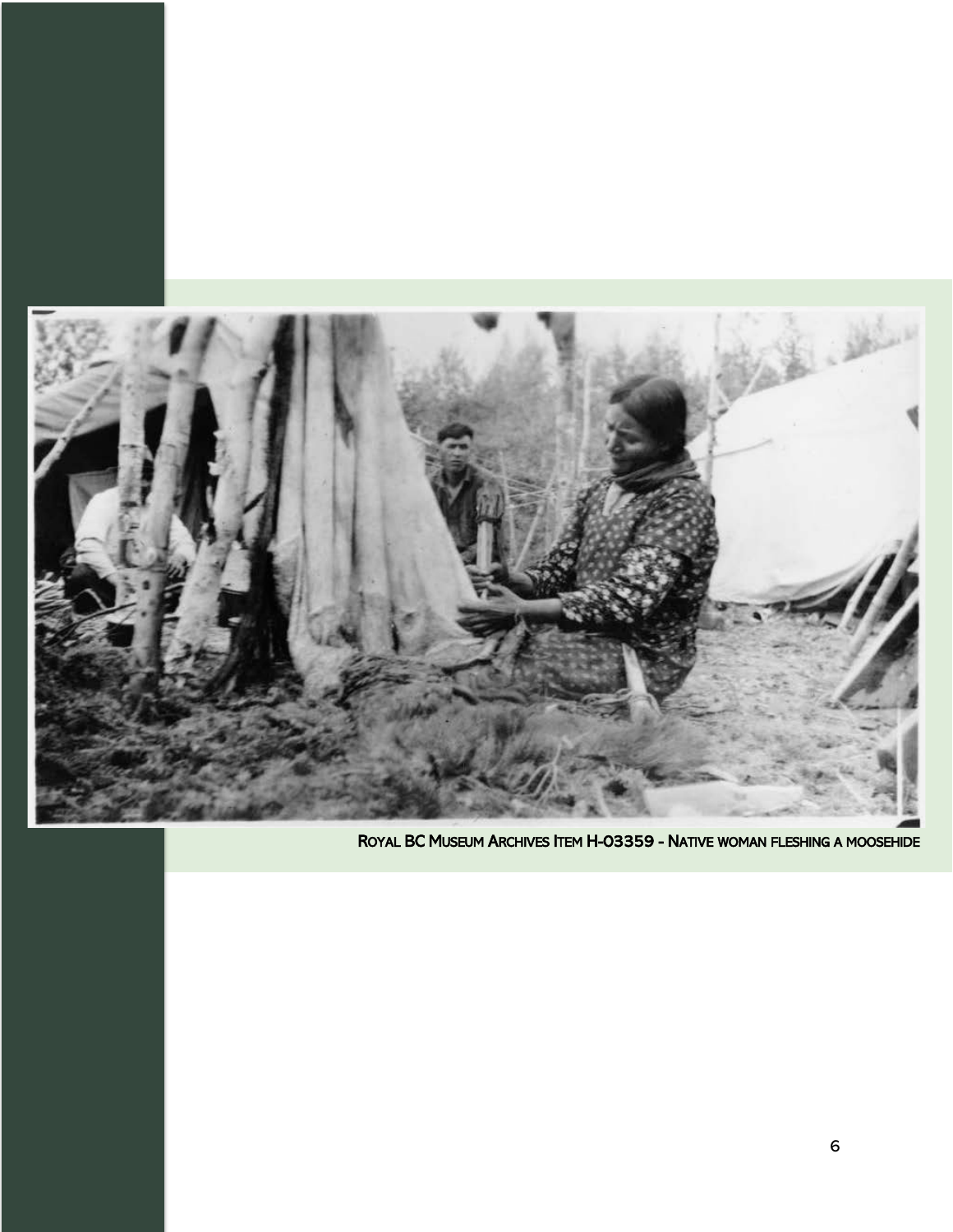# <span id="page-7-0"></span>SECTION A: A CONTEXT FOR FIRST NATIONS **PERSPECTIVES**

## <span id="page-7-1"></span>Worldviews, Principles, Rights and Responsibilities Informing Indigenous Relationships to Wildlife and Habitat

In the First Nations territories of British Columbia, Indigenous approaches to wildlife stewardship differ fundamentally from Western-based approaches to wildlife 'management.' Indigenous Peoples' relationships with wildlife are best articulated in terms of stewardship and reciprocity.<sup>[3](#page-7-4)</sup> These relationships may be understood in terms of worldviews, principles, and rights and responsibilities. It is essential that Crown<sup>[4](#page-7-5)</sup> governments, stakeholders and the general public better understand these approaches in order to inform policies and strategies regarding wildlife and habitat stewardship that align with 21st century values.

#### <span id="page-7-2"></span>**Worldviews**

While Indigenous worldviews vary amongst First Nations, and while they may also change over time, some concepts are universal, such as the belief in interconnectedness, interdependence, and an understanding of the Earth as our Mother.

The concept that all of life is interconnected is a worldview that guides the way in which many Indigenous Peoples see themselves as part of the natural world. This sense of interconnectedness informs spirituality; cultural practices such as dance, storytelling, and ceremony; and governance. It is a holistic perspective that recognizes the intrinsic value of all living and nonliving things. This is important to consider when talking about wildlife 'management,' which in a Western worldview tends to lose the context of reciprocity, responsibility and interconnectedness.

Another commonly shared worldview among Indigenous Peoples is that the Earth is our mother and that everything on Mother Earth has a spirit. Unsustainable resource exploitation not only damages Mother Earth, but it also damages our relationship with Her and impairs our ability to live healthy and fulfilled lives.

#### <span id="page-7-3"></span>Principles and Values

Following from these worldviews, First Nations forum participants articulated a set of principles and values to guide a new approach to wildlife and habitat stewardship in BC:

- 1. Approaches to wildlife stewardship must reflect the geographical, geopolitical, ecological, linguistic, and cultural diversity of BC – many Nations have unique ways of stewarding wildlife and habitat, and these must be respected and accepted.
- 2. Wildlife stewardship is rooted in our relationships to wildlife which reflect social and ecological needs and considerations that align with Indigenous rights, responsibilities and values.

<span id="page-7-4"></span><sup>&</sup>lt;sup>3</sup> In the worldviews of many Indigenous Peoples, animals and other nonhuman beings exist in a social relationship with humans. Reciprocity refers to the give-and-take in this relationship: humans observe proper protocols maintain respectful relations with the animals, which in turn sustain human communities.

<span id="page-7-5"></span><sup>4</sup> The Crown refers to provincial and federal governments, which are constitutional orders of government in Canada. Only the Crown can fulfill the constitutional duty to consult Indigenous Peoples on matters affecting their rights.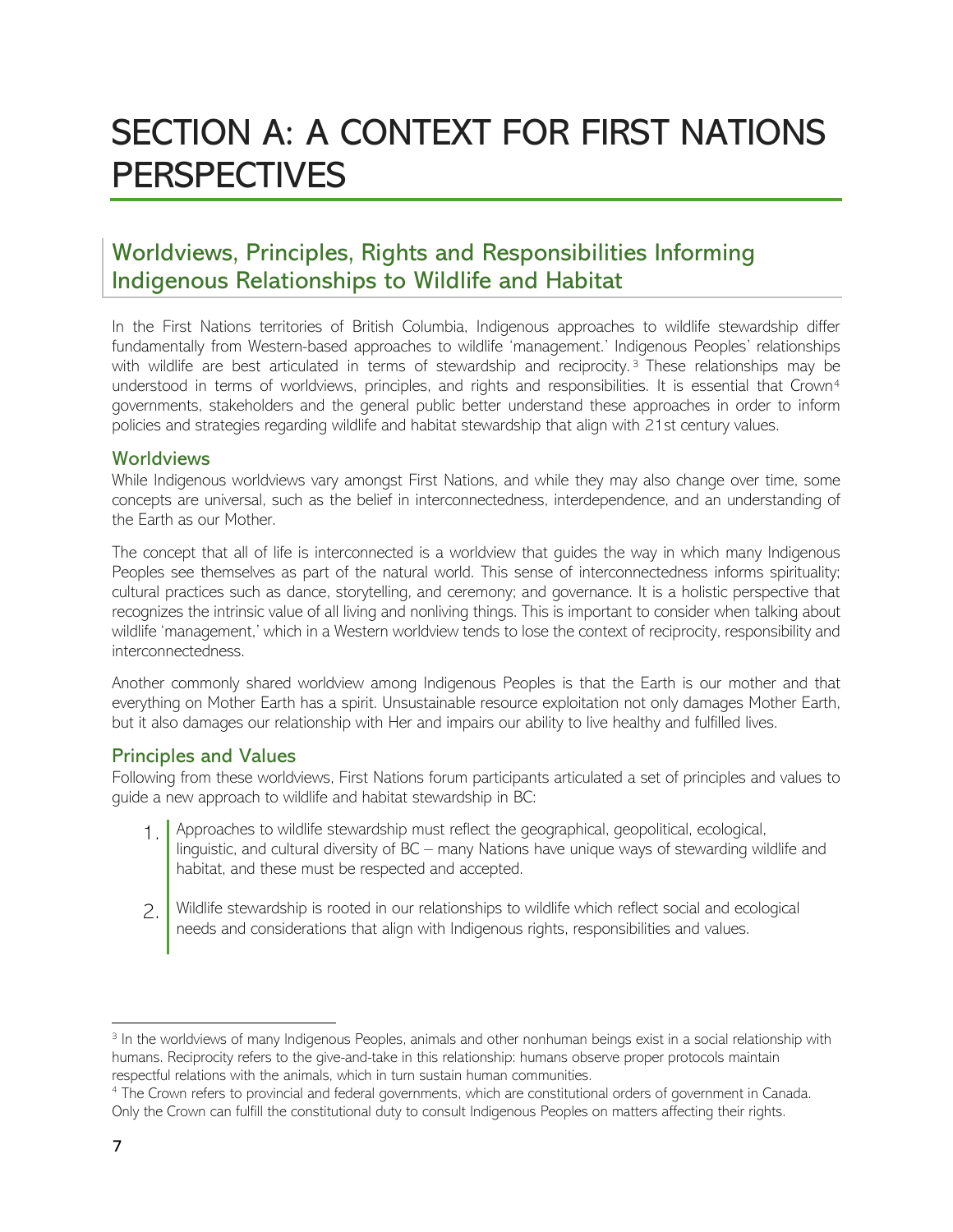- 3. Indigenous Peoples, due to their unique and historic ties to the land and its life-giving ecosystems, have rights to and responsibilities for wildlife and habitat.
- 4. The Crown understood in the most general terms is burdened by the duty to consult and accommodate. This includes the Crown in right of Canada, as well as the Provinces. Court references to 'the Crown' as the duty-bearer are all-encompassing and not confined to any particular form of governmental institution.
- $5.$  The inherent rights, roles, and responsibilities as granted by the Creator to Indigenous Peoples should be understood and accepted by the Crown.
- 6. Wildlife and habitat stewardship must consider the needs of future generations.
- $7.$  Natural Law<sup>[5](#page-8-1)</sup> is the basis for humans' relationship with wildlife.
- 8. Non-Indigenous peoples (including the general public and resource users) also have responsibilities for wildlife and habitat in Indigenous Peoples' traditional territories, and they are expected to uphold these responsibilities through Natural Law.
- 9. Wildlife and habitat must be viewed as not only something we can benefit from, but as something to which we are obliged to 'give back' in meaningful ways – that is, mutual respect and reciprocity in our relationships with the natural world is essential. Reciprocity also results in the principle of 'cultivating abundance.'
- 10. Reconciliation between peoples is tied to reconciliation between humans and our relationships with the lands, waters, and wildlife. The principle of living together in mutual interdependence also needs to be applied to our nonhuman relations.
- 11. We will all benefit if we respect and accept Indigenous Peoples' rights and responsibilities concerning wildlife and habitat stewardship, in the spirit and practice of reconciliation.

#### <span id="page-8-0"></span>Rights and Responsibilities

Indigenous Peoples' rights to wildlife and habitat are enshrined and recognized in the Constitution of Canada, treaties (historic and modern), case law, and government policy. Despite this, Indigenous rights are not acknowledged in BC's current Wildlife Act.

Aboriginal rights and title, as well as historic and modern treaties, have implications for the Wildlife Act that ought to be reflected in revised legislation. First Nations forum participants believe that this can be done by integrating Indigenous asserted and treaty rights into BC's Together for Wildlife strategy in a way that respects and accepts Indigenous rights as recognized by the Canadian Constitution (Section 35), case law, and government policies (including adoption of international covenants to which Canada has committed, such as UNDRIP).

With the incorporation of Indigenous rights as an essential foundation for the Together for Wildlife strategy, wildlife and habitat stewardship in BC has the potential to become more effective, morally legitimate, and legally grounded in recognition and respect for these inherent rights and responsibilities.

<span id="page-8-1"></span><sup>5</sup> There are many definitions of Natural Law. From an Indigenous perspective and for the purposes of this report, we use a definition crafted by Eli Enns: "The laws that all living and non-living things are bound and governed by; they are the inescapable patterns of life and death, and the ebb and flow of positive and negative energy that drives the unfolding of reality at both the micro and macro levels of the universe."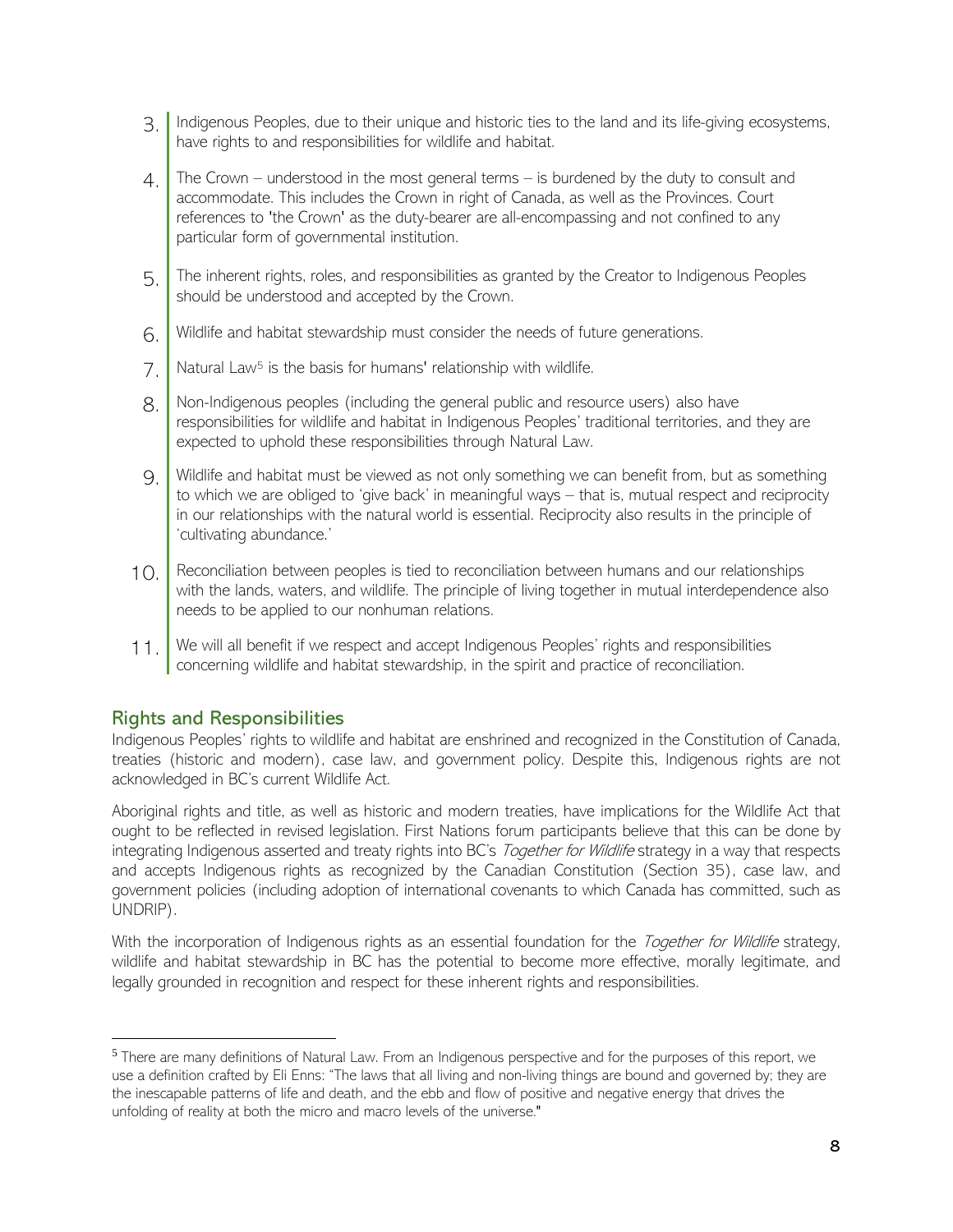First Nations are not 'stakeholders' to consultation processes, but rather are decision-makers over matters relating to their homelands and traditional territories. Unfortunately, many British Columbians are largely unaware of Indigenous cultures, Indigenous Peoples' historic and modern ties to their lands, and the Province's responsibilities to uphold treaty rights under the Canadian Constitution. In many cases, local non-Indigenous governments do not fully understand First Nations rights, as demonstrated by their support for certain decisions over wildlife and habitats that violate those rights.

We as First Nations forum participants believe that, in implementing the Together for Wildlife strategy, the provincial government has a responsibility to address these issues by educating the public and delegated local governments about Indigenous Peoples' rights and shared responsibilities in wildlife and habitat stewardship. The Provincial Crown also has a responsibility to uphold these rights during consultation processes, and the government should effectively communicate to stakeholders, delegated local governments, and the public that it has this responsibility.

Also important for the Crown to consider is that Indigenous Peoples and their governance systems embody an intrinsic sense of responsibility to effectively steward the lands and wildlife with which they have maintained reciprocal relationships for millennia. Those responsibilities stem from Indigenous worldviews and Indigenous laws. Responsibility implies stewardship and care-taking – making thoughtful, well-considered decisions today so that future generations will be able to enjoy the bounty of the land and healthy relationships with all living things. Many studies support the link between Indigenous Peoples' lived experience and expert abilities to steward their homelands for diversity and abundance.<sup>6</sup>

# <span id="page-9-0"></span>Truth-telling, Ethical Space and Trust

Since the establishment of British Columbia as a British Colony, colonial policies have sought to undermine Indigenous Peoples' systems of governance, including wildlife and habitat stewardship. As a way to build trust that is consistent with the TRC Calls to Action and UNDRIP, and in the spirit of reconciliation as committed to by the Crown, the history and impacts of such policies must be acknowledged. Many Indigenous Peoples view such truth-telling as a precondition for reconciliation.

The Forum heard much of this truth-telling from First Nations participants. Many shared personal stories of the ways that provincial government legislation — including the Parks Act, Wildlife Act, and Forest and Range Practices Act — has undermined Indigenous Peoples' ability to maintain relationships with wildlife and the land in accordance with pre-existing Indigenous laws and governance structures. As a result, there is a deep mistrust of Crown intentions, which must be addressed in the spirit of collaboration and towards reconciliation. As First Nations participants in the Forum, we believe it is the responsibility of the provincial government to hear these hard truths from participating First Nation communities as it seeks to consult and receive feedback on the Together for Wildlife strategy and its implementation, and to address the resulting feedback with bold transparency.

Truth-telling can be facilitated through a process called 'Ethical Space' (see Figure 1). In Ethical Space, Indigenous and non-Indigenous governments collaboratively develop protocols framed by pre-existing treaties, other agreements, and inherent Indigenous rights. Scholar Willie Ermine of the Sturgeon Lake First Nation wrote that, "Ethical Space is formed when two societies, with disparate worldviews, are poised to engage each other."[7](#page-9-2) It is a space in which all knowledge systems (Indigenous and Western) are validated and respected (also called 'two-eyed seeing') and where it is possible to arrive at joint decisions arising out of mutuallyagreed protocols. This is where the process of trust-building begins.

<span id="page-9-1"></span><sup>6</sup> E.g., Schuster et al. 2019. "Vertebrate Biodiversity on Indigenous-Managed Lands in Australia, Brazil, and Canada Equals that in Protected Areas." Environmental Science & Policy 101: 1-6.

<span id="page-9-2"></span><sup>&</sup>lt;sup>7</sup> Ermine, Willie. 2007. "The Ethical Space of Engagement." *Indigenous Law Journal* 6(1): 193-203. Also see "What is Ethical Space?" (2010 talk at McMaster University) [www.youtube.com/watch?v=85PPdUE8Mb0](http://www.youtube.com/watch?v=85PPdUE8Mb0)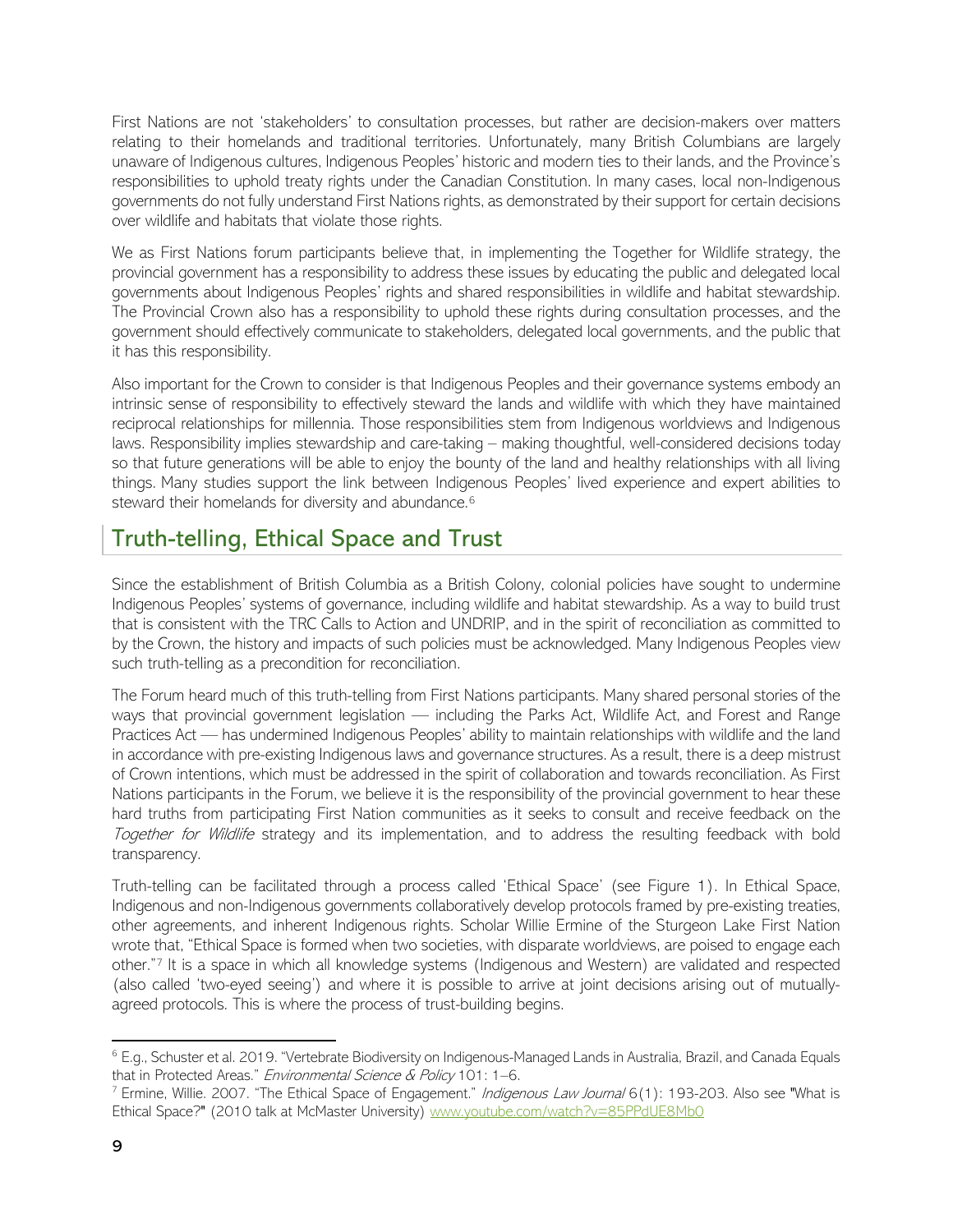Ethical Space is not a new concept; it existed as a way in which Indigenous governments, local/regional leaders and the Crown engaged with each other until about 150 years ago. It created the space for the original peace and friendship treaties, which were rooted in mutual respect and reciprocity and which supported co-existence between Indigenous and non-Indigenous peoples.



Figure 1. Ethical Space. Adapted from Alberta Energy Regulator 2017. "Voices of Understanding - Looking Through the Window.[" www.aer.ca/documents/about-us/VoiceOfUnderstanding\\_Report.pdf.](http://www.aer.ca/documents/about-us/VoiceOfUnderstanding_Report.pdf) See also Indigenous Circle of Experts 2018. "We Rise Together: Achieving Pathway to Canada Target 1 through the Creation of Indigenous Protected and Conserved Areas in the Spirit of Practice of Reconciliation.[" http://bit.ly/ICE\\_Report\\_2018](http://bit.ly/ICE_Report_2018)

A profoundly shifting political, legislative, and policy landscape nationally and internationally is now reviving Ethical Space. The BC and federal governments have endorsed and committed to implement UNDRIP. They have also committed to acting on the TRC's Calls to Action. The Canadian Constitution Act of 1982 recognized Aboriginal rights under Section 35, and recent Supreme Court of Canada rulings have reinforced Aboriginal title and rights to traditional territories and resources.

We believe that Ethical Space can and ought to be created in the process of developing policy decisions and legislation for wildlife stewardship on a government-to-government basis, where trust is built, and Western science and Indigenous knowledge systems are equally acknowledged and valued.

### <span id="page-10-0"></span>Collaboration, Cooperation and Communication

#### <span id="page-10-1"></span>Collaboration and Cooperation

An Ethical Space approach to wildlife and habitat stewardship encourages decision-makers and stakeholders to collaborate to achieve shared outcomes and foster common respect for the benefit of all. Decision-makers include Indigenous and Crown governments, while examples of stakeholders include private corporations, resident hunters, guide-outfitters, trappers, academia, non-consumptive users, [8](#page-10-2) and environmental nongovernmental organizations.

<span id="page-10-2"></span><sup>&</sup>lt;sup>8</sup> 'Non-consumptive users' refers to those who enjoy and appreciate wildlife and landscapes for their own intrinsic value. Just knowing that these animals and places exist in healthy numbers brings comfort to such 'users.'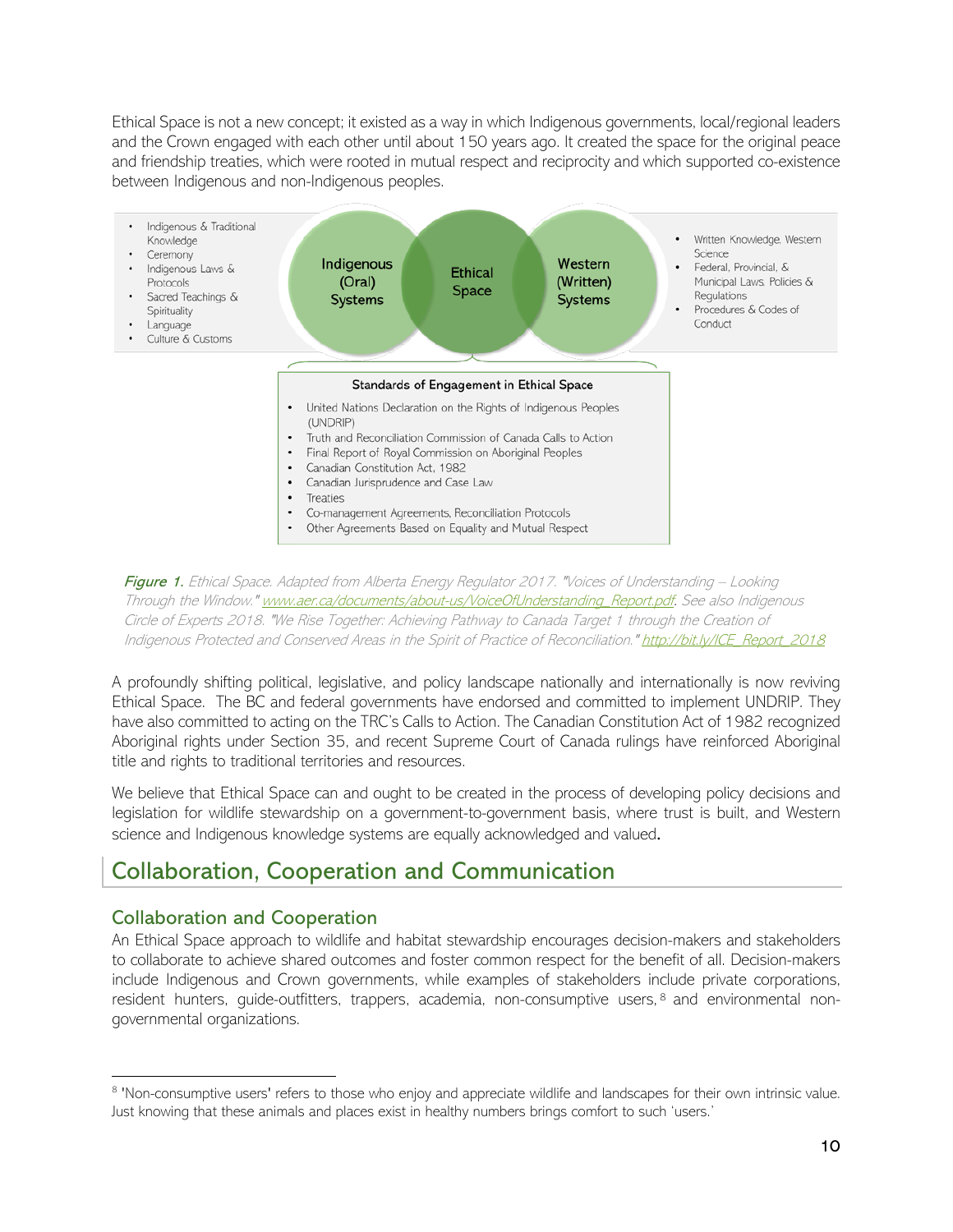Within Ethical Space, collaboration and cooperation – especially with regard to wildlife stewardship – take on a different meaning. Ethical Space allows for the coexistence of both multiple knowledge systems and multiple layers of jurisdiction, in which Indigenous Peoples not only co-manage Crown objectives, but also their own.

#### <span id="page-11-0"></span>Communications and Public Outreach

The Together for Wildlife strategy will fundamentally shift the way that BC and First Nations work together in the areas of wildlife stewardship. Therefore, communications and public outreach will be required to build understanding of the roles, rights, and responsibilities of Indigenous Peoples in this evolving relationship. First Nations forum participants spoke of the need for government staff to understand Indigenous Peoples' rights and the government's duty to uphold these rights as affirmed in Section 35 of the Canadian Constitution, case law, and the government's policies, laws, and regulations.

First Nations participants also spoke of the need for the provincial government to communicate the nature and basis for Indigenous Peoples' rights and responsibilities in wildlife stewardship to stakeholders and the general public. It is essential that stakeholders and the general public understand Indigenous Peoples' roles as comanagement partners with the Province in the development and implementation of government-to-government agreements, policies, and regulations, including the Together for Wildlife strategy. The public needs to understand that, in the context of efforts toward reconciliation, shared stewardship that upholds Indigenous Peoples' rights and responsibilities to wildlife will ultimately benefit all British Columbians.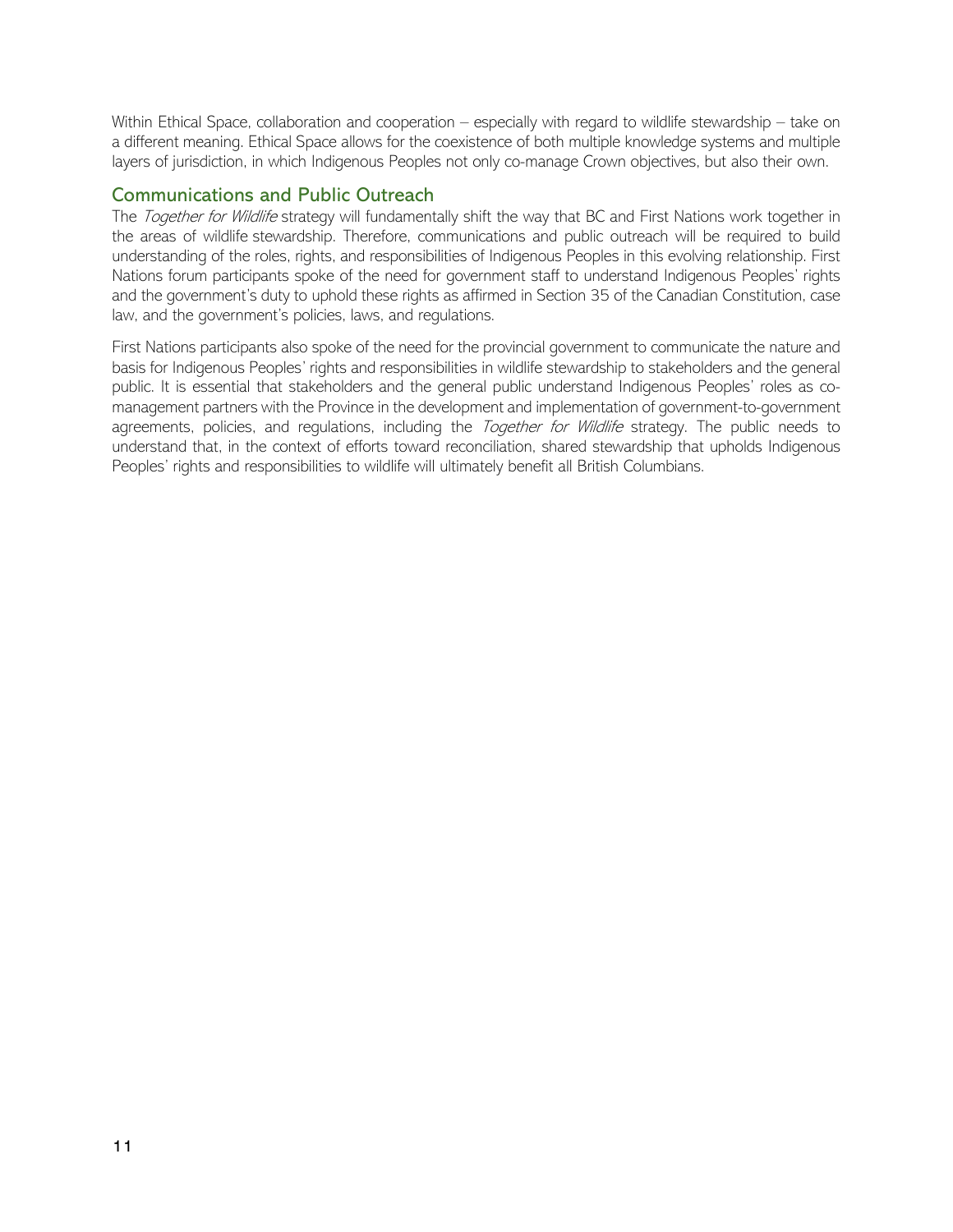# <span id="page-12-0"></span>SECTION B: SHARED DECISION-MAKING AND **GOVERNANCE**

Relations between Indigenous societies and the Province have long suffered from colonial practices, with the Province making decisions and taking actions on behalf of Indigenous societies. We now have the potential to correct this imbalance through a renewed relationship using Ethical Space to advance reconciliation, build trust and mutual respect, and share decision-making authority.

All lands in British Columbia, regardless of whether they are covered by historical or modern treaties, are subject to Indigenous jurisdiction, which coexists with Crown jurisdiction. In recent decades, Indigenous governments and communities have been reclaiming decision-making authority, re-establishing jurisdiction over their lands and waters, and re-asserting/re-orienting their relationships with wildlife.<sup>[9](#page-12-2)</sup> The *Together for Wildlife* strategy has the potential to reflect a significant shift – from Ministerial orders that are rooted in unilateral, colonial-based jurisdiction to shared decision-making and jurisdiction with Indigenous governments and authorities, including hereditary systems of governance[.10](#page-12-3)

# <span id="page-12-1"></span>Priority and Security of Rights in Wildlife and Habitat

Treaties and court rulings have affirmed the existence of Indigenous Peoples' rights to wildlife (whether for sustenance, economic, cultural, or spiritual values) and land (i.e., wildlife habitat). Yet, disparities remain between what ought to be happening for wildlife and habitat stewardship and what is actually happening on the land. It is time this matter was reconciled.

#### Key aspirations and ideas expressed by First Nations forum participants:

Formal recognition of the hierarchy of priorities for sharing wildlife harvest: (i) conservation and public safety, followed by consumptive uses under (ii) Indigenous treaty rights and Indigenous asserted rights (i.e., section 35 rights, but not enshrined in treaty), (iii) resident and non-resident hunters (as per the provincial (wildlife) Harvest Allocation Policy).

The Forum sought to enshrine this hierarchy of priorities in provincial law by recommending amendments to the *Wildlife Act*. As First Nations forum participants, we believe that Indigenous governments and the Province should commit to working together, on a First Nation-by-First Nation basis, to define the scope of matters pertaining to decisions based on the interests of (i) public health and safety, and (ii) conservation. In the context of wildlife and habitat stewardship and conservation, these joint arrangements will help prevent subversion of Indigenous Peoples' rights to wildlife and habitat.

- Provincial accountability to uphold Indigenous governments' right to determine their own communities' needs related to wildlife harvest, food security, and food sovereignty.
- Public outreach and communications materials explaining the legal context of these rights.

<span id="page-12-2"></span><sup>&</sup>lt;sup>9</sup> UNDRIP Article 18, Section 1: "Indigenous peoples have the right to participate in decision-making in matters which would affect their rights, through representatives chosen by themselves in accordance with their procedures, as well as to maintain and develop their own Indigenous decision-making institutions."

UNDRIP Article 24, Section 1: "Indigenous peoples have the right to their traditional medicines and to maintain their healthy practices, including the conservation of their vital medicinal plants, animals and minerals. Indigenous individuals also have the right to access, without any discrimination, to all social and health services."

<span id="page-12-3"></span><sup>&</sup>lt;sup>10</sup> UNDRIP Article 32, Section 1: "Indigenous peoples have the right to determine and develop priorities and strategies for the development or use of their lands or territories and other resources."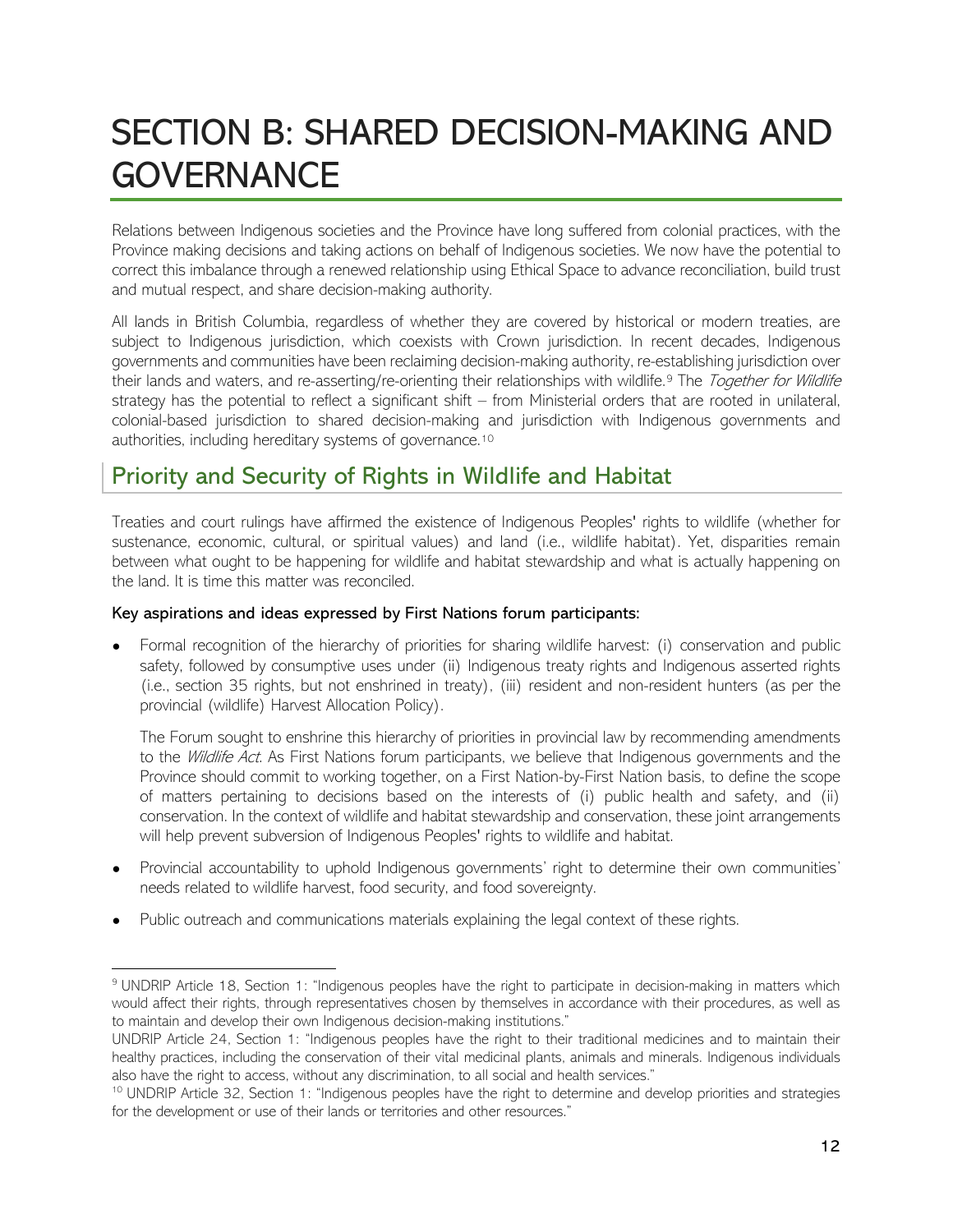Processes and procedures for enabling Protocol Hunting and Sheltering that will be developed and implemented jointly by Indigenous governments and the Province on a First Nation-by-First Nation basis.

## <span id="page-13-0"></span>Co-management of Wildlife and Habitat

A priority goal for First Nations forum participants is to support movement towards long-term co-management (stewardship) of wildlife and habitat in BC that is acknowledged and accepted as such by Indigenous governments and the Province. As co-management partners, Indigenous and Crown governments share in the stewardship of natural resources, and together Indigenous and Crown governments will define the scope, mandate, and functions of the co-management arrangements to be used.

Differences between Indigenous and Crown governments (e.g., worldviews, value systems, governance structures, historical injustices) pose challenges for co-management efforts that will need to be addressed on a case-by-case basis. In addition, accounting for cultural, ecological, and geopolitical differences requires a flexible approach that may look very different across the province and from one First Nation to another.

Shared decision-making and co-management are often thought to mean the same thing. They do not. Shared decision-making involves First Nations governments and the Crown working together to make decisions over wildlife and habitat conservation, and both partners are seen as equal. Co-management, or co-stewardship, refers to the implementation of decisions arrived at through shared decision-making; this process may also involve stakeholders such as non-profit organizations and industry. Ultimately, what shared decision-making and co-management look like is up to each First Nation to determine with the Crown.

#### Key aspirations and ideas expressed by First Nations forum participants:

- Co-management arrangements that are transparent,<sup>[11](#page-13-1)</sup> that build trust with Indigenous governments, and that function to develop and implement wildlife stewardship policies and actions, including the Together for Wildlife strategy, via a process of shared decision-making.
- Respect for the decision-making authority and involvement of Indigenous governments and the Province collectively in the full spectrum of strategic, operational and project level planning for wildlife and habitat stewardship as it pertains to natural resource and land-use decisions.
- Objectives and priorities for wildlife populations that are established collaboratively by Indigenous governments and the Province in a manner that respects (i) the ecological potential and social needs of the species, (ii) the ecological capability and effectiveness of the habitat, and (iii) the social expectations and demands for consumptive and non-consumptive values to society consistent with the priority of rights. It is accepted that natural resource values cannot all be maximized simultaneously; thus, tradeoffs are inevitable in order to balance biological, social, and economic objectives. First Nations forum participants identified five key considerations for such objective-setting:
	- 1. Implement a rigorous approach to co-managing vehicular access on public lands in B.C., as this is a significant threat to wildlife and habitat stewardship, as well as Indigenous Peoples' use and enjoyment of their traditional territories.
	- 2. Secure the amount and quality of habitat over time and space (i.e., habitat supply) to account for impacts that are both within and beyond the control of wildlife/habitat managers by prioritizing wildlife and habitat needs over resource extraction.
	- 3. Support the creation of new provincial government policies that promote wildlife abundance.

<span id="page-13-1"></span><sup>&</sup>lt;sup>11</sup> In the context of co-management arrangements, transparency refers to the degree to which information is readily available, in an accurate and timely manner, to those participating in the endeavor.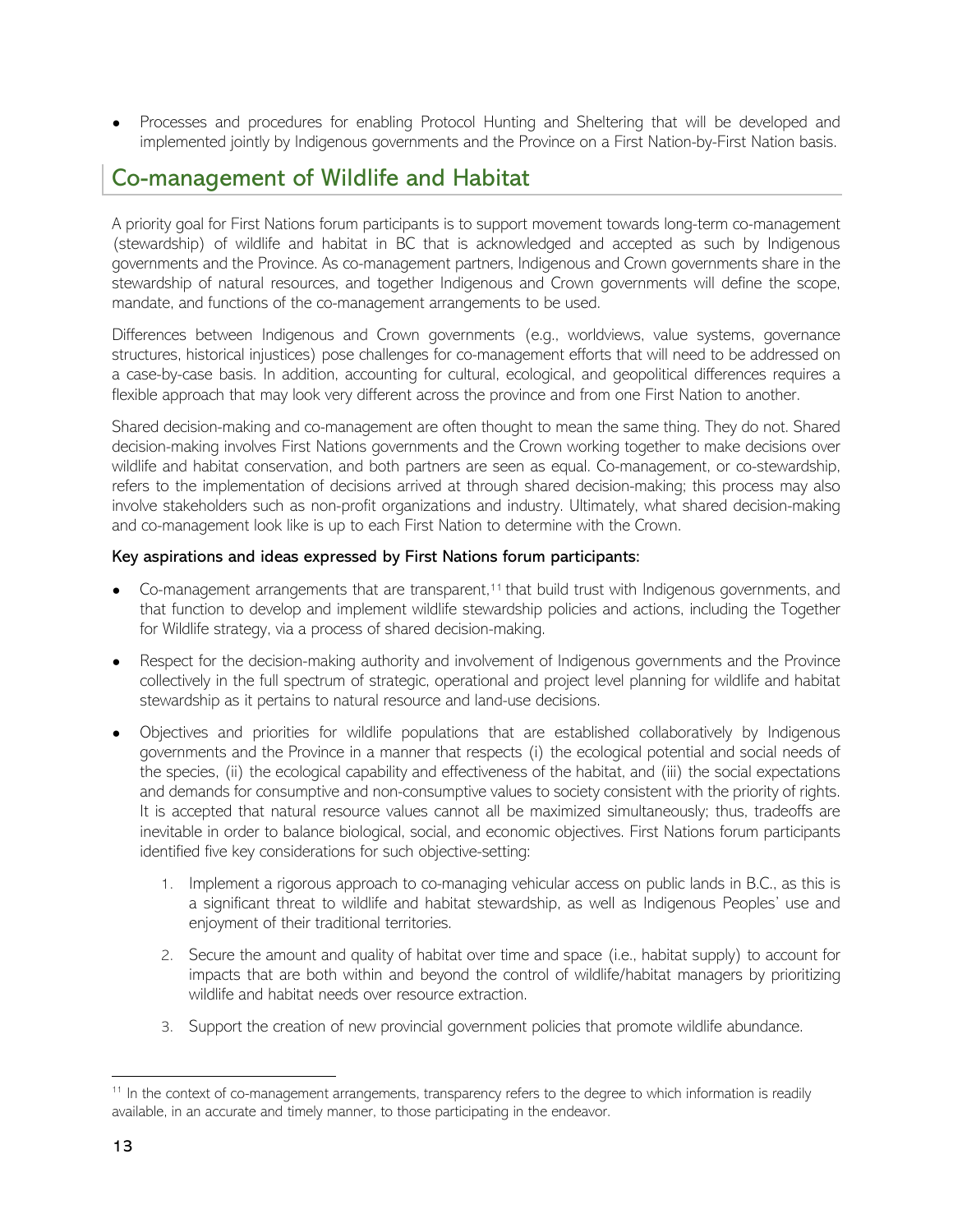- 4. Review the boundaries commonly used by the Province for objective setting and management planning and seek to redefine them to better-align with ecological and cultural realities.
- 5. Collaborate to identify shared goals and priorities for the restoration of wildlife habitat and other on-the-ground stewardship actions.
- Collaboratively developed policies and procedures to support immediate action in the case of catastrophic events that affect wildlife or habitat (e.g., forest fires, floods, droughts, disease outbreaks).
- Application of an ecosystem-based approach, with solutions developed and implemented at the regional, watershed or similar scale. Planning at this level may mean working with two or more First Nations whose boundaries may be shared (and/or areas of interest which may overlap).
- Collaborative development of wildlife and habitat stewardship legislation (e.g., BC's proposed Species-at-Risk Act)
- Collaborative development of processes, policies, and procedures for First Nations consultation in British Columbia.
- Alignment of provincial regulations with Indigenous communities' management decisions and regulations, such as harvest closures.
- Processes to seek input and support from stakeholders, as appropriate.
- Opportunities for Indigenous governments, as the Province's government-to-government partners, to participate in advisory bodies and authorities such as the Provincial Hunting and Trapping Advisory Team (PHTAT) and regional roundtables, in a format and approach chosen by First Nations.
- Co-management and joint decision-making that prioritizes Indigenous Peoples' food security and food sovereignty, as they define these (i.e., the impacts on traditional foods and medicines need to be considered when making joint resource management decisions).
- Policies and procedures for joint decision-making by Indigenous governments and the Province regarding restrictions on consumptive use of wildlife for legitimate purposes such as recovery of wildlife populations. A mutually agreed understanding of factors involving conservation and public health and safety is essential.
- Policies and procedures to identify and empower Indigenous-led conservation opportunities, such as establishment of Indigenous Protected and Conserved Areas (IPCAs) and habitat stewardship/hunting management areas.

### <span id="page-14-0"></span>Government-to-Government Agreements on Wildlife and Habitat

Government-to-government agreements concerning wildlife and habitat have existed since the first treaties were signed. To this day, treaties, treaty-related measures, land use plans, strategic engagement agreements, co-management agreements, and other arrangements set forth mutually agreeable terms by which matters such as wildlife and habitat stewardship are addressed. Many of these have fallen far short of meeting their goals. However, collaborative initiatives such as the Together for Wildlife strategy could help create opportunities to build upon and expand the role of past agreements while supporting new approaches to finding Ethical Space as it pertains to wildlife and habitat stewardship.

#### Key aspirations and ideas expressed by First Nations forum participants:

● A commitment from the Province that it will not delegate responsibilities for wildlife or habitat to a non-Indigenous third party (e.g., Crown corporations, natural resource societies, environmental non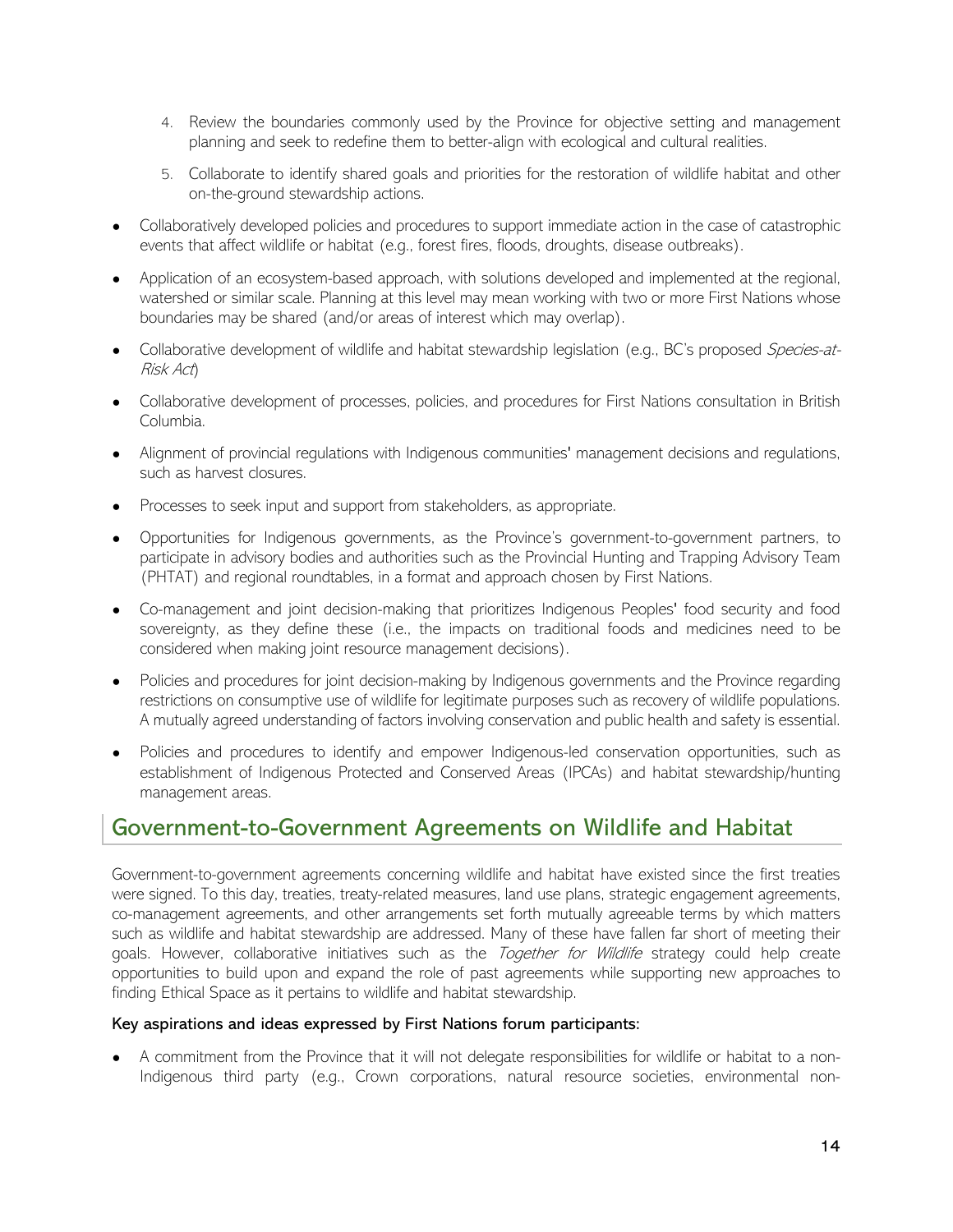governmental organizations, and private industry), but rather will uphold the requirement for governmentto-government relations and appropriate recognition of Indigenous governments and leadership.

- Policies and procedures to ensure that existing agreements (e.g., treaties, strategic engagements, comanagement agreements, and protocols) are respected, upheld, improved as needed and, to the extent they are viewed as successful, used as examples for new agreements.
- Published guidelines on processes for reaching agreement.<sup>[12](#page-15-1)</sup>
- Agreements that reflect a Crown commitment to consistent application and enforcement of legislation, policies and regulations relating to wildlife stewardship in all resource sectors with clear accountability.
- Formalized province-wide policies and legislation regarding consultation processes with First Nations regarding consumptive uses (i.e., hunting regulations, Limited Entry Hunting, Guide Outfitting, etc.) in government-to-government agreements.
- Adequate funding for flexible agreements over the long term to support the government-to-government relationships they serve. Periodic review and renewal processes are essential.

### <span id="page-15-0"></span>Indigenous Knowledge Systems and Western Science

The incorporation of Indigenous knowledge systems<sup>[13](#page-15-2)</sup> – both traditional and modern – into shared decisionmaking for the development and execution of plans for wildlife and habitat stewardship is essential. Numerous studies and articles have determined the vital importance of applying Indigenous knowledge systems together with Western scientific research for sound policymaking.<sup>[14](#page-15-3)</sup> First Nations participants consistently raised this topic at Forum meetings, the key message being that Indigenous knowledge systems need to be central to the Province's approaches to wildlife and habitat conservation, including the Together for Wildlife strategy.

Indigenous knowledge is embedded in Indigenous practices for stewarding complex ecosystems and the wildlife that depend on them. These systems of knowledge are based on lived experience on the land by Indigenous knowledge holders, as well as on oral transmission of knowledge over hundreds or even thousands of years. This is place-based knowledge and can help address many stewardship-related challenges.

However, Western science still constitutes the basis for Crown government-led stewardship of wildlife and habitat. Indigenous knowledge systems are still routinely overlooked, removed from their jurisdictional context in Indigenous legal systems, and/or undervalued, and the central tenet that all things are interconnected is ignored.

Integrating Indigenous knowledge and Western science (known as 'two-eyed seeing') into wildlife and habitat stewardship within Ethical Space can build trust and enhance outcomes. The use of both knowledge systems

[www.ictinc.ca/blog/what-does-Indigenous-knowledge-mean](http://www.ictinc.ca/blog/what-does-Indigenous-knowledge-mean)

<span id="page-15-1"></span> $12$  E.g., Saskatchewan Indian Federated College 1996. "Co-Managing Natural Resources with First Nations – Guidelines to Reaching Agreements and Making Them Work." <http://publications.gc.ca/collections/Collection/R32-223-1996E.pdf>

<span id="page-15-2"></span><sup>&</sup>lt;sup>13</sup> For the purposes of this document, we have drawn from a couple of sources describing Indigenous knowledge and have adapted these to arrive at a definition: "Indigenous knowledge generally refers to knowledge systems embedded in the cultural traditions of Indigenous peoples, and which is based on observations and interactions with the environment. In many cases, Indigenous knowledge has been passed on from person to person over generations through stories, legends, rituals, songs, laws, or other means. The meaning of Indigenous knowledge differs among societies and cultures." https://en.wikipedia.org/wiki/Traditional knowledge;

<span id="page-15-3"></span><sup>14</sup> E.g., Diver, Sibyl. 2017. "Environmental Science & Policy Negotiating Indigenous Knowledge at the Science-Policy Interface: Insights from the Xáxli'p Community Forest." Environmental Science and Policy 73: 1–11; Thompson, Jimmy. 2019. "Indigenous Knowledge and the Future of Science." The Walrus, August 13, 2019. <https://thewalrus.ca/Indigenous-knowledge-and-the-future-of-science/>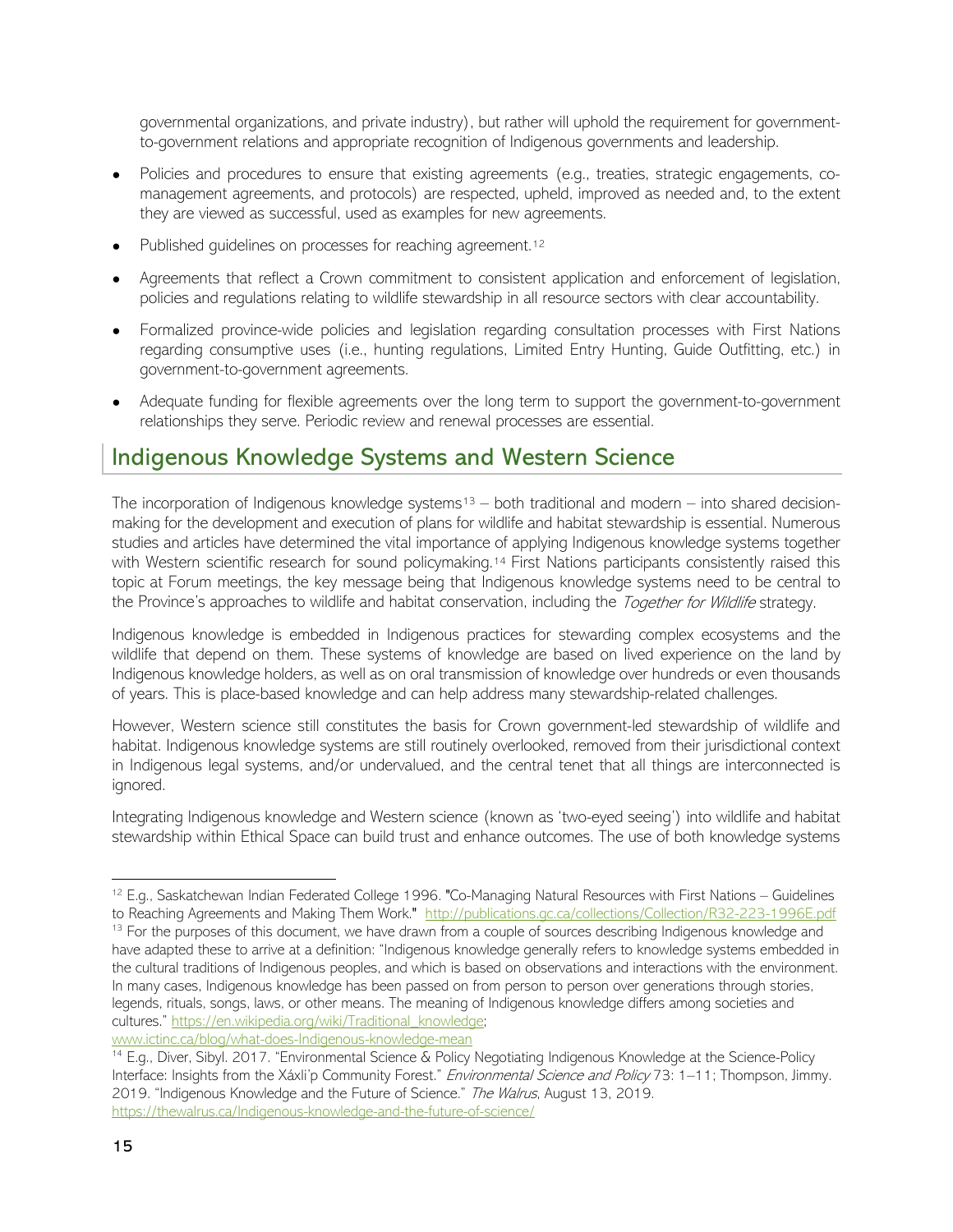provides the basis for better planning and stewardship approaches and eliminates some of the limitations inherent in Western science, such as compartmentalization and limited time horizons.

Indigenous knowledge systems and Western science, especially when navigated in Ethical Space, should be (i) valued and respected equally, (ii) used to inform and complement each other, and (iii) integrated in a harmonized system of stewardship. This is the journey that decision-makers and stakeholders can take together, and the 'container' for this journey is Ethical Space and its ability to facilitate a 'two-eyed seeing' approach. That approach allows for both systems to interact with mutual respect, kindness, generosity and other basic values and principles. In many cases, the data,<sup>[15](#page-16-1)</sup> information, and knowledge gathered through Western scientific methods and through oral means (based on observation and/or storytelling) align and support each other, since at heart they are both rooted in observations of the natural world by humans (albeit with worldviews that often differ).

However, there have been times when Indigenous knowledge or data were misused by those with whom these assets were shared and entrusted. This has eroded trust and the willingness of Indigenous Peoples to continue to share such knowledge and data – especially if their own data and knowledge were used against them. Obtaining free, prior, and informed consent (FPIC) and entering into relationship protocols with First Nations are essential to any process that is respectful and true to 'two-eyed seeing.'

Fostering a relationship based in two-eyed seeing is an opportunity for the Crown to deepen its understanding of Indigenous laws and legal traditions, which in turn can play a crucial role in successful stewardship of wildlife and habitat conservation/restoration.

# <span id="page-16-0"></span>Acknowledging and Learning from Traditional Governance

Better understanding of Indigenous laws and legal traditions is key to good collaboration between Crown and Indigenous governments in the stewardship of wildlife and habitat, especially if undertaken in Ethical Space. Inherent in this, in the BC context, is an understanding of traditional governance structures, which transmit and apply Indigenous laws to all facets of life.

It is important for the Crown to be aware of these structures.<sup>[16](#page-16-2)</sup> Traditional governance systems obtain their right of jurisdiction through Indigenous rights frameworks, relationship to the land, and hereditary structures. Hereditary Chiefs across BC, regardless of what First Nation they are from, have a responsibility for stewardship of their entire homelands, inclusive of but not limited to reserve lands. Learning from and engaging with traditional governance systems can produce more inclusive wildlife laws and policies that more closely align with Indigenous values. Respecting these governance structures would also further enshrine and uphold the application of Indigenous laws in First Nation territories.

<span id="page-16-1"></span><sup>&</sup>lt;sup>15</sup> Data generated by Indigenous individuals or organizations can support Indigenous knowledge and associated stewardship decisions, but the data themselves are not 'knowledge.'

<span id="page-16-2"></span><sup>&</sup>lt;sup>16</sup> Despite past systemic attempts by colonial governments to eradicate traditional governance structures (e.g., banning potlatches and use of Indigenous languages), these structures continue to survive in many Indigenous communities throughout BC.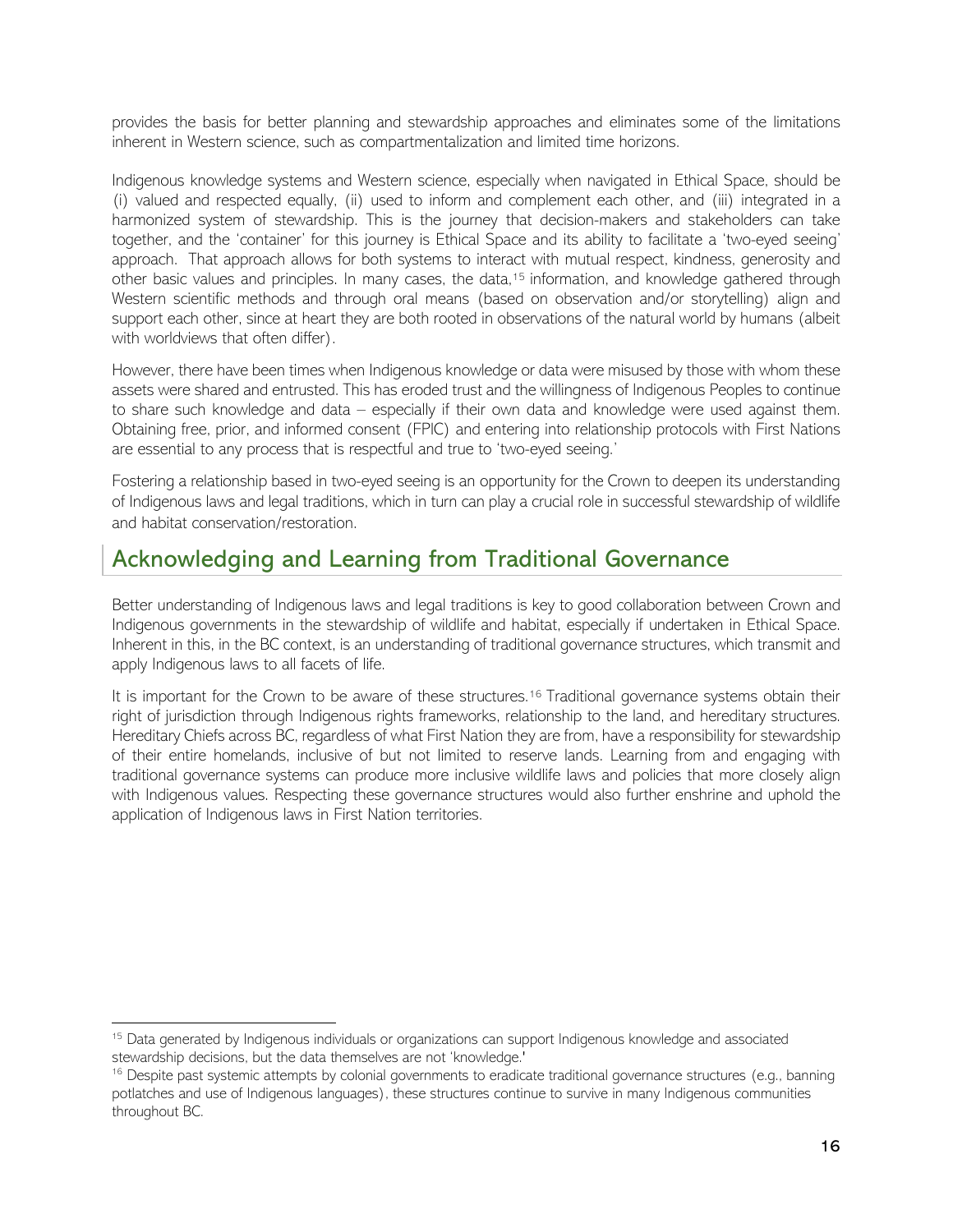# <span id="page-17-0"></span>SECTION C: ENABLING SUPPORT FOR IMPLEMENTATION

### <span id="page-17-1"></span>Environmental Research, Monitoring, and Enforcement

Effective and successful stewardship of wildlife and habitat requires that we understand the natural world through two-eyed seeing, and that we uphold our responsibilities to live in harmony with it.

Environmental research through both Western methods and Indigenous knowledge systems empowers us to address important questions about wildlife and habitat. It is a means of seeking truth by shedding light on the relationship between outcomes and their cause(s). Knowledge gained in this way can then be used to inform wildlife and habitat stewardship that is successful and adaptable to changing conditions on the ground.

Monitoring selected features of the natural world through various methods can show that our stewardship is effective, and if not, that corrective measures are required. Where remedial actions are required, they may be undertaken through an adaptive management approach, which needs to be well-resourced.

Enforcement seeks to ensure that the intended outcomes of stewardship are successful and not jeopardized by illegal or non-compliant actions by individuals or entities. Ultimately, it is about ensuring that wildlife and habitat are respected and thrive.

With a presence that spans the entire province and lifestyles that are highly connected to the natural world, Indigenous Peoples are sentinels of BC's lands and waters. Creating opportunities to achieve full engagement of Indigenous governments in wildlife research, monitoring, and enforcement of laws, regulations, and policies will serve the best interests of all British Columbians across generations. All three elements (environmental research, monitoring, and enforcement) lend themselves to an incremental approach that can be built over the course of years and decades.

#### Key aspirations and ideas expressed by First Nations forum participants:

- Opportunities for full involvement of Indigenous governments in the co-creation of research programs that are adequately resourced. First Nations governments/leadership and BC will collaboratively determine the goals and objectives of research at the outset, with involvement of other stakeholders and parties of interest (e.g., academia) as appropriate.[17](#page-17-2)
- Requirement that Indigenous knowledge be fully accepted in baseline research for the environmental assessment of major projects.
- Acknowledgement and acceptance of Indigenous approaches to gathering research data.
- Support for education programs that nurture the development of Indigenous professional biologists (e.g., College of Applied Biology).

<span id="page-17-2"></span><sup>&</sup>lt;sup>17</sup> UNDRIP Article 31, Section 1: "Indigenous peoples have the right to maintain, control, protect and develop their cultural heritage, traditional knowledge and traditional cultural expressions, as well as the manifestations of their sciences, technologies and cultures, including human and genetic resources, seeds, medicines, knowledge of the properties of fauna and flora, oral traditions, literatures, designs, sports and traditional games and visual and performing arts. They also have the right to maintain, control, protect and develop their intellectual property over such cultural heritage, traditional knowledge, and traditional cultural expressions."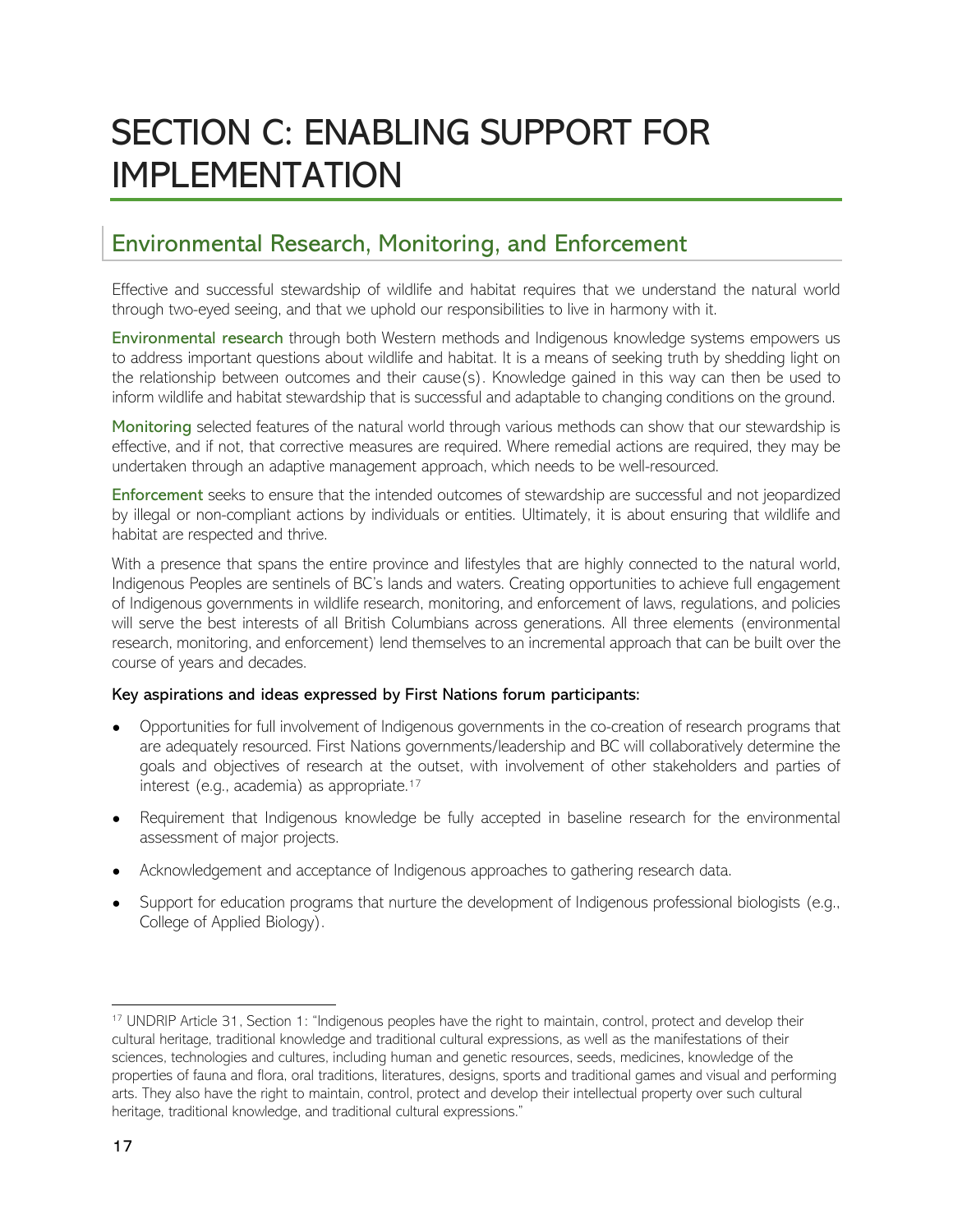- Expansion of environmental monitoring by Indigenous Guardians and the Natural Resources staff of Indigenous governments that:
	- Builds upon new and existing programs developed and led by Indigenous governments;
	- Integrates with and expands upon provincial monitoring and assessment initiatives such as the Forest and Range Evaluation Program (FREP) and Multiple Resource Value Assessments (MRVA) in order to account for a full suite of jointly developed indicators that effectively document the state of environmental conditions.
- A pathway for Indigenous citizens to take on an expanding role in compliance and law enforcement, including Indigenous, provincial, and federal rules and laws. This spectrum spans:
	- Initial liaison and dialogue between enforcement authorities (e.g., Conservation Officer Service (COS), Environmental Assessment Office, Forest Practices Board) and Indigenous governments and citizens to reach common understandings about values, interests, and concerns;
	- Where appropriate and desired, expansion of the scope of Guardian programs to include enforcement agreements and closer coordination/integration with the COS;
	- Cooperation and information sharing between Indigenous governments and enforcement authorities;
	- Spreading awareness amongst Indigenous youth about career opportunities in enforcement with the Province and Indigenous governments/leadership;
	- Mentoring of Indigenous citizens who are interested in enforcement of environmental laws including ride-alongs during routine patrols, inspections, and investigations;
	- Education and training leading to full-time employment of Indigenous enforcement officers (whether through the COS or Guardians) – some of whom will go on to foster and perpetuate the spectrum of enforcement described here; and
	- Creation of restorative<sup>[18](#page-18-1)</sup> and/or traditional justice mechanisms, or enabling such systems where they already exist, as alternative approaches to punitive measures, particularly with First Nations community members.

# <span id="page-18-0"></span>Funding and Capacity-Building

Meaningful commitment to co-management and joint decision making on wildlife and habitat issues – including implementation of the *Together for Wildlife* strategy – requires that both Indigenous governments and the Province be adequately and sustainably resourced with human and fiscal resources. This implies two things. First, it entails identifying sources of sustained funding and in-kind contributions within both levels of Crown government and through other sources like philanthropic organizations and private enterprise. Second, it means empowering capacity-building within Indigenous governments for shared decision-making and for undertaking wildlife and habitat stewardship.

<span id="page-18-1"></span><sup>&</sup>lt;sup>18</sup> There are many similar definitions of Restorative Justice. For the purposes of this document, we are using BC's definition in its booklet Restorative Justice. "Restorative Justice (RJ) seeks to create just outcomes by repairing the harm caused by crime and violence. Typically, this happens through facilitating a process that addresses victims' needs and holds offenders meaningfully accountable for their actions. In this approach, crime is understood not only as breaking the law, but as a violation of people and relationships and a disruption of the peace in a community." [www2.gov.bc.ca/assets/gov/public-safety-and-emergency-services/crime-prevention/community-crime](file:///C:%5CUsers%5Cuser%5CDocuments%5CIisaak-Olam%5Cprojects%20-%20main%5C2.%20Indigenous%20Wildlife%20Habitat%20Forum%5CBC%20Wildlife%20Strategy%5CCultivating%20Abundance%20final%20round%5Cwww2.gov.bc.ca%5Cassets%5Cgov%5Cpublic-safety-and-emergency-services%5Ccrime-prevention%5Ccommunity-crime-prevention%5Cpublications%5Ccrime-prev-series3-restorative-justice.pdf)[prevention/publications/crime-prev-series3-restorative-justice.pdf](file:///C:%5CUsers%5Cuser%5CDocuments%5CIisaak-Olam%5Cprojects%20-%20main%5C2.%20Indigenous%20Wildlife%20Habitat%20Forum%5CBC%20Wildlife%20Strategy%5CCultivating%20Abundance%20final%20round%5Cwww2.gov.bc.ca%5Cassets%5Cgov%5Cpublic-safety-and-emergency-services%5Ccrime-prevention%5Ccommunity-crime-prevention%5Cpublications%5Ccrime-prev-series3-restorative-justice.pdf)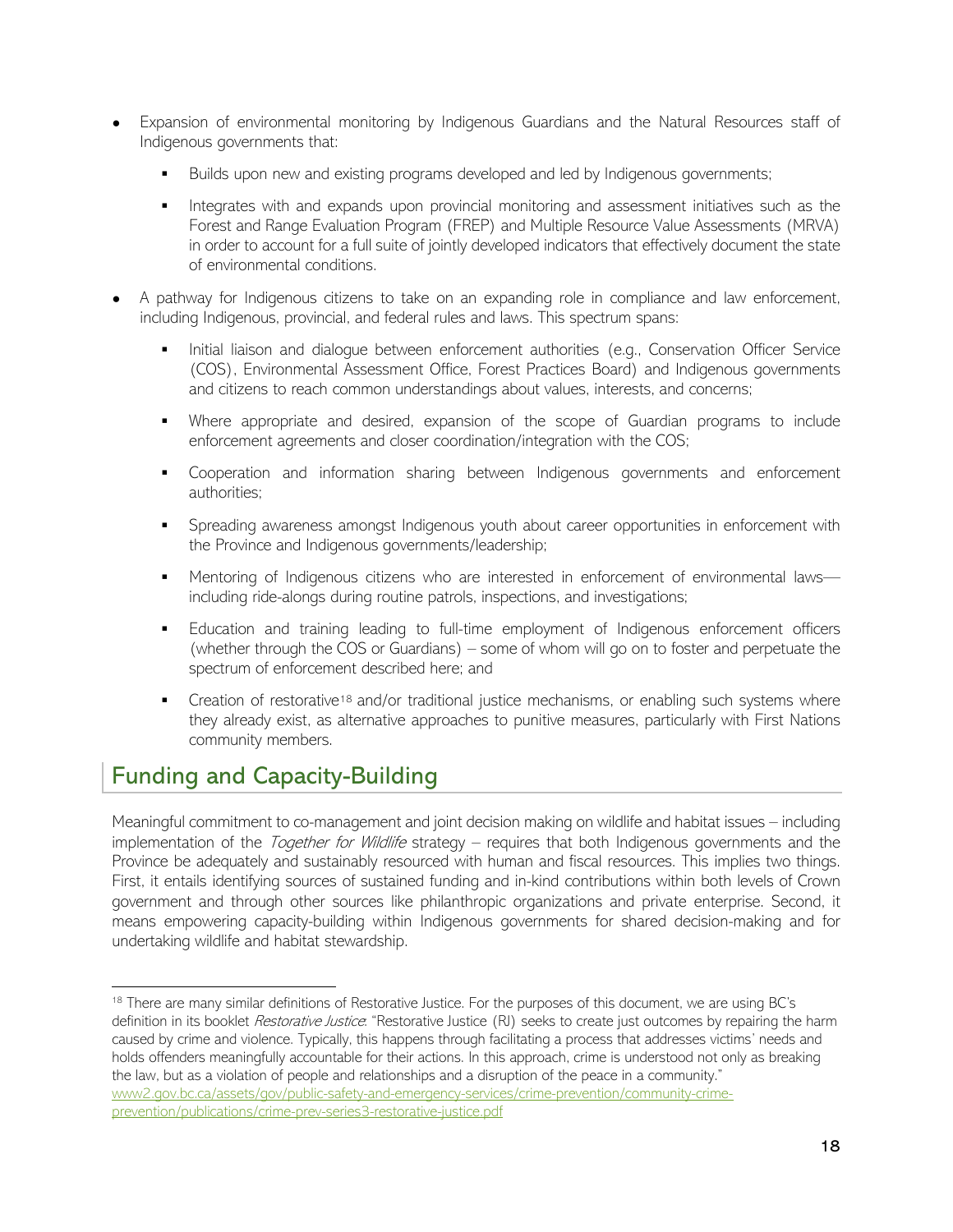First Nations governments should be directly involved when developing funding programs, whether these programs are administered by Crown governments, philanthropic organizations, or others. Although identifying funding needs and potential solutions is best left to individual First Nations, many good principles and ideas emerged from Forum discussions and are presented below.

#### <span id="page-19-0"></span>Funding

#### Key aspirations and ideas expressed by First Nations forum participants:

- Creation of an Indigenous-run, independent, and accountable funding body to administer and channel funds for wildlife stewardship and habitat conservation/restoration (e.g., the Guardian program under the Indigenous Leadership Initiative, or the Coast Funds).
- Establishment of revenue-sharing arrangements that provide primary sources of funding, so that First Nations are not dependent on funding bodies or programs where they must apply for funding.
- Co-development, with interested First Nations, of a concept paper to explore creation of a 'BC Wildlife and Habitat Restoration Compensation Program'. The paper would examine potential funding sources such as direct impact revenues (resident and non-resident hunting revenue, sport and commercial fishing, industrial logging, oil and gas, recreational pursuits) and BC's forest carbon initiative.
- Establishment of a wildlife and land fund (a 'legacy' fund), consisting of contributions from industries that have had tremendous impacts on the land base and wildlife. These funds would flow to impacted First Nations to fund wildlife and habitat stewardship and restoration initiatives.
- Establishment of an 'offsets approach,' where industry is responsible for setting aside an offset monetary value that covers the life of that industrial project (e.g., a mine) for species and habitat recovery and potential social impacts.[19](#page-19-2)
- Identification of priority areas for funding in wildlife and stewardship by First Nations governments e.g., Guardian programs, data analyses, inventories – and the creation of briefs to approach Crown and funding bodies, including the philanthropic sector.
- Creation of long-term, comprehensive programs with sustained multi-year funding (e.g., wildlife stewardship programs which may be species-specific, especially for keystone species, or landscape level monitoring programs), rather than piecemeal funding on a project-by-project basis.
- Policies and procedures to share hunting license revenues with First Nations on whose territory the hunt takes place, in order to fund co-management/stewardship.
- Creation of First Nations woodlands licenses for area-based tenures that would not be harvested but meant for restoring wildlife populations, funded by carbon offsets.

#### <span id="page-19-1"></span>Capacity-Building

First Nations forum participants shared many ideas to build capacity of First Nations for improved wildlife stewardship. Participants also recognized that wildlife stewardship improvements will require increased provincial capacity.

<span id="page-19-2"></span><sup>&</sup>lt;sup>19</sup> E.q., at the Kitsault Mine north of Prince Rupert, \$100,000 per year is to be paid during mining operations for moose recovery and management, as a condition of the mine being issued an Environmental Assessment Certificate.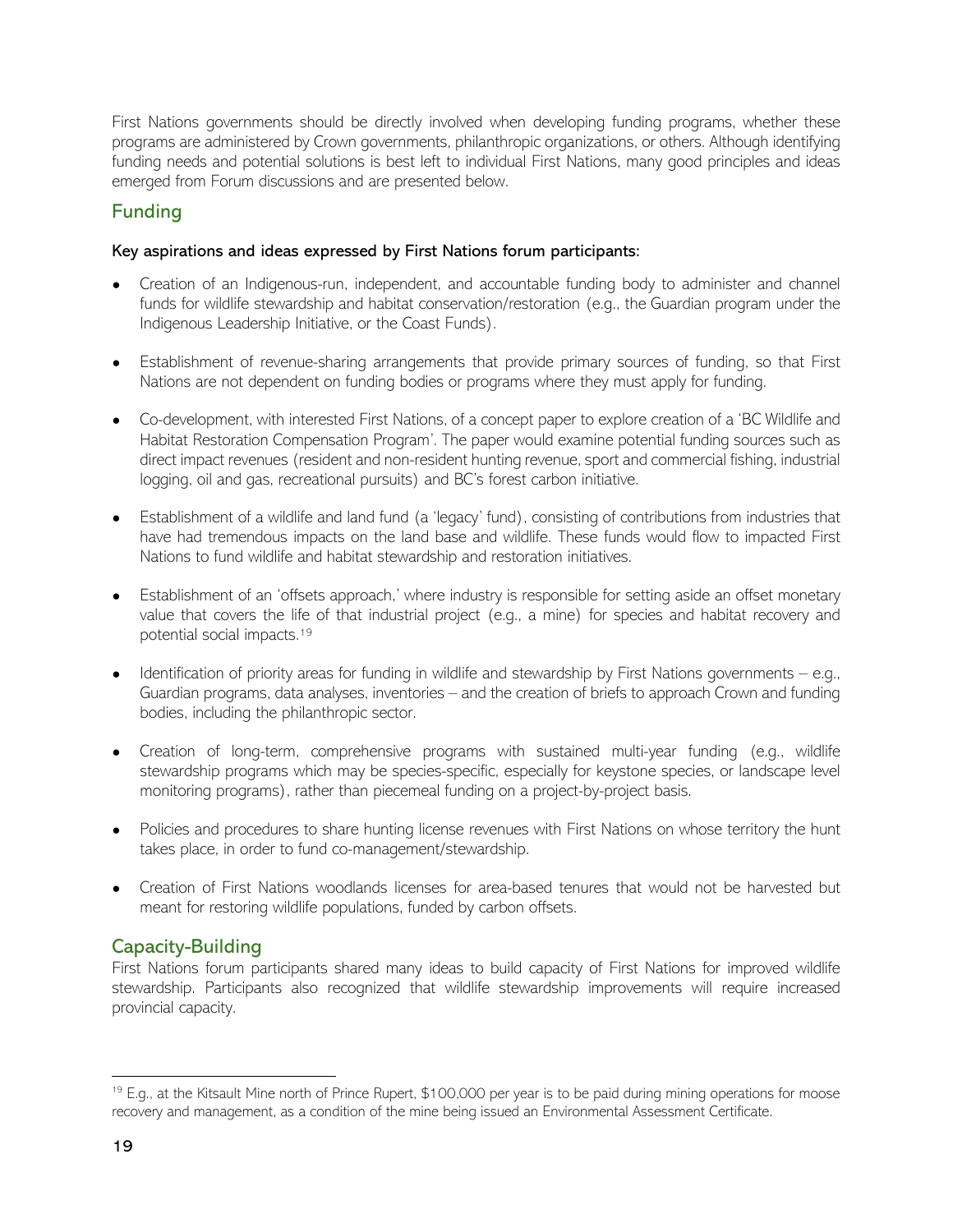#### Key aspirations and ideas expressed by First Nations forum participants:

- Adequate resources for Indigenous governments to enable them to identify and address their own funding and capacity needs in wildlife stewardship, habitat restoration, and co-management with Crown governments.
- Capacity development for Indigenous governments to review and understand data regarding wildlife populations, habitat impacts, etc.
- Resources and training to foster a cultural shift among provincial staff who work on the ground to create collaborative stewardship initiatives that foster engagement and relationship building between governments, staff, and the general public.
- Consistent government staff who are committed to building good long-term relationships with First Nations; this is important to reduce the time, resources, and staff capacity that First Nations must spend to run effective meetings with tangible outcomes, and so resources can instead be allocated to priority wildlife and land restoration projects.
- Support for First Nations to work collaboratively with neighboring Nations to increase capacity especially where issues transcend boundaries such as wildlife population decline.
- Funding for First Nations to develop capacity to participate in monitoring programs. Matching funds could come from both levels of Crown governments.

### <span id="page-20-0"></span>Data and Information Sharing

Good data and the information they generate are essential for informed stewardship of wildlife and habitat under a shared decision-making framework that integrates Western science and Indigenous knowledge systems.

There is a pressing need for easy access to data and information that are trusted, amenable to a range of summaries and analyses, and representative of a variety of sources and different perspectives. Achieving this will involve a meaningful integration, in an environment of mutual trust and respect, of data generated by Western science and Indigenous knowledge systems.

The Province currently collects and manages a vast array of data on wildlife and habitat in BC. Industrial operators (e.g., forest and mining companies) and others (e.g., BC Hydro) are also in possession of valuable data and information. Much of that data is not readily accessible outside the provincial system, or even to staff within it. Online data-sharing programs like iMapBC, Habitat Wizard, and Hectares BC are steps in the right direction, although further improvements could be made.

Indigenous communities also possess a wealth of information that can serve the interests of wildlife and habitat stewardship. Building trust will empower communities to share what is often considered sensitive information.[20](#page-20-1)

In order to advance trust and good relations between Indigenous communities and the Province, it is crucial to develop information technology (IT) systems that expand the suite of wildlife and habitat data and information available online (and which can be utilized by communities without technical access). Information and data management systems should provide users with easy access to informative data summaries generated by custom queries.

<span id="page-20-1"></span> $20$  E.g., Maa-nulth First Nations have agreed to share wildlife harvest data with BC.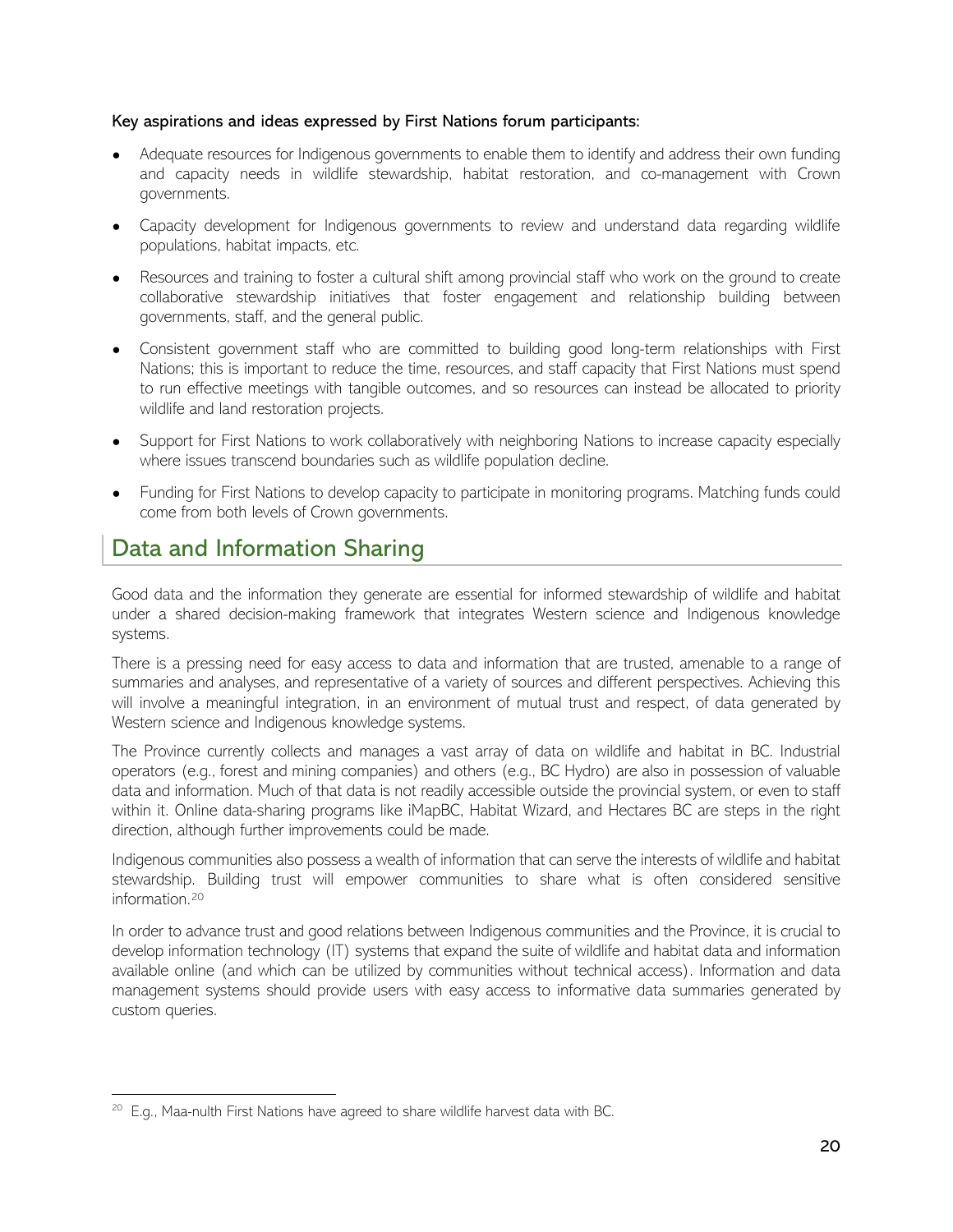#### Key aspirations and ideas expressed by First Nations forum participants:

- Evaluation of the types of wildlife and habitat data and information held by Crown and Indigenous governments/groups, and an initial scope of the potential end-uses of this data and information. This process should include identification of data shortfalls (needs) to inform effective stewardship.
- Development of tools (i.e., online programs) that take advantage of BC's powerful IT capabilities and that allow easy (user-friendly) access to data and information; both temporal (time, historical) and spatial aspects should be incorporated. These tools and options will be relied upon to (i) support stewardship in a process of shared decision-making, and (ii) inform users seeking answers to specific questions (e.g., what is the current/past moose population in Territory X? How much resident hunting occurs in Territory X? What is the success rate? Are the deer in Territory X safe to eat as a result of concerns about herbicide spraying? And if so, according to whose information?).
- Access to training that allows end-users to take full advantage of the data and information systems, including training in the interpretation of Indigenous data and information.
- Policies and procedures to enable Indigenous knowledge holders to help government staff interpret Indigenous knowledge/data from that individual or community.
- Policies and procedures to ensure respect for the sensitive nature or confidentiality of data and information – especially if Indigenous-generated – based on the principles of Free, Prior, and Informed Consent.
- Expanded incorporation of Indigenous data and information in statutory and non-statutory decision-making as trust is built.
- Policies and procedures that seek to harmonize the ability to integrate data collected under a 'Western' approach with data collected in accordance with Indigenous knowledge. This will likely require reevaluation of the spatial organization of data. For example, First Nations' territories and specific areas of interest will not always align with boundaries used by the Province to collect data – adjustments will be necessary.
- Data management systems that allow users to clearly understand the data they are working with, including the data's origin, assumptions, accuracy, limitations and cultural context. This might allow for an easy comparison of, for example, the status of a particular moose population according to (i) Indigenous sources, (ii) provincial sources, and (iii) other sources. To the extent there is agreement amongst data or information from different sources, there will be a common understanding of a need to take action via a process that could foster trust through collaboration and cooperation.
- Policies and procedures for the Province and First Nations to jointly determine data-gathering priorities in ways that ensure these priorities reflect Indigenous Peoples' values, needs and priorities. For example, provincial data collection should be oriented toward conservation needs and cultural keystone species, rather than just towards setting hunting season allocations.
- Policies and procedures for the Province and First Nations governments to jointly determine desired scope and frequency of territory-specific wildlife and habitat-related data collection, including but not limited to wildlife population assessments.

### <span id="page-21-0"></span>Implementation, Auditing, and Accountability

A transparent process is needed to implement, monitor, examine, and report on the implementation, successes, and failures of provincial wildlife and habitat stewardship initiatives such as the Together for Wildlife strategy, and to prescribe remedial actions where necessary. Improving wildlife and habitat conservation, in collaboration with First Nations as government-to-government partners, is a long-term process that will achieve success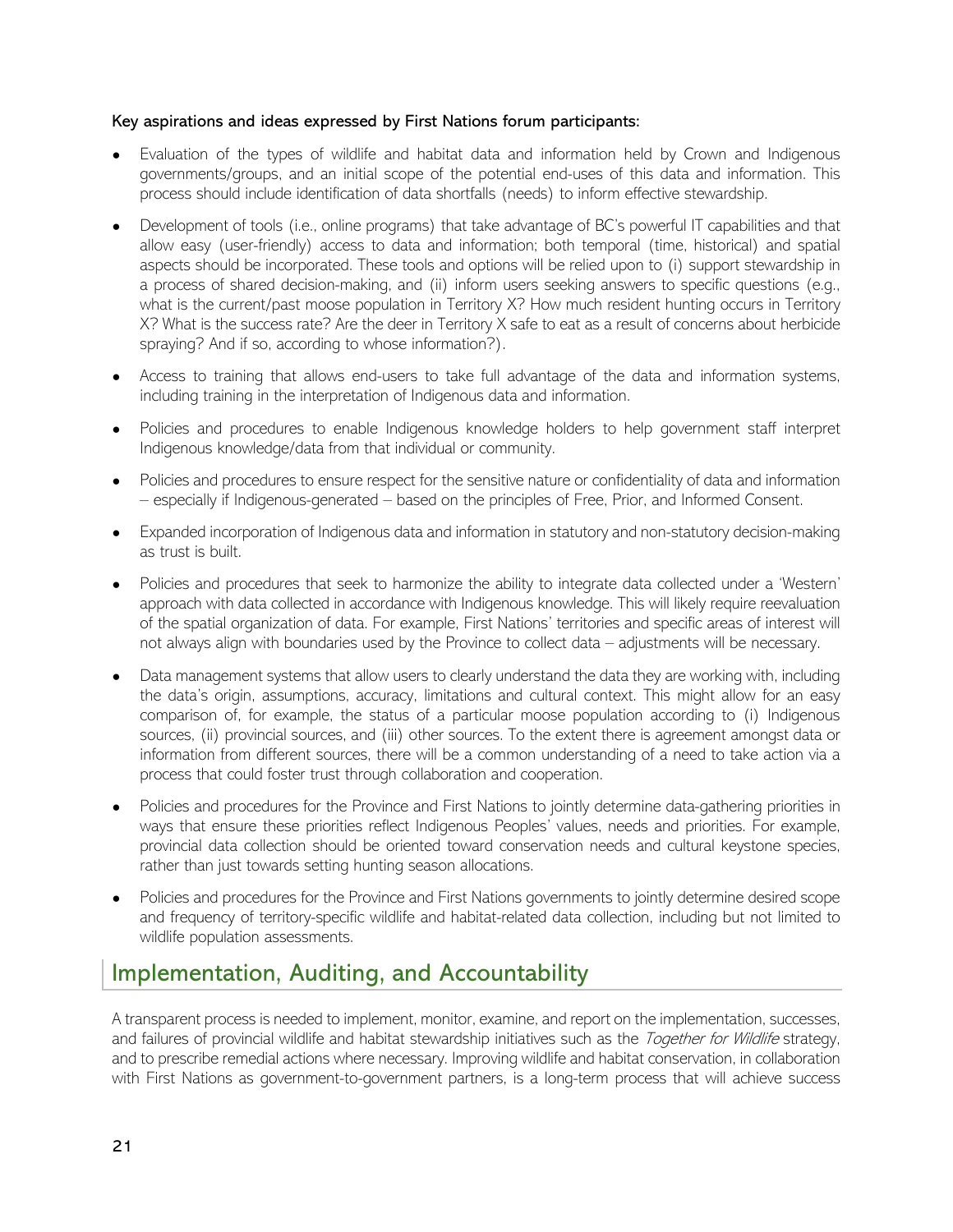incrementally. Accordingly, it is essential that initiatives such as the Together for Wildlife strategy be scoped properly, with clear roles, responsibilities, and timelines for implementation by all parties involved.

#### Key aspirations and ideas expressed by First Nations forum participants:

- Jointly defined roles and responsibilities, if any, that the Forum might play in implementing the Strategy. One option is to expand the Forum's scope to include representation from all regions and for all species, and to advise on the Province's implementation of the *Together for Wildlife* strategy with individual First Nations and stakeholders.
- A central role for Indigenous representatives, possibly drawn from the Forum, for facilitating cross-agency collaboration within the provincial government for implementing the Together for Wildlife strategy.
- Harmonization of upcoming changes in the Wildlife Act (and the Together for Wildlife strategy) with other legislation applicable to managing/stewarding wildlife and habitat (e.g., Fish & Wildlife Heritage Act, Forest and Range Practices Act, Mines Act, Forest Act, Riparian Areas Protection Act and Riparian Areas Regulation (RAR), Water Sustainability Act, proposed BC Species at Risk Act, Heritage Conservation Act, Local Government Act, Transportation Act - Highways, Environmental Assessment Act, Land Act, Right to Roam Act).
- Development of SMART (Specific, Measurable, Achievable, Relevant, Time-bound) objectives for all aspects of the Together for Wildlife strategy to serve as performance indicators and measure its successful implementation, especially around the Province's accountability to Indigenous governments in this process.
- A rigorous and scheduled process of auditing (assessing achievement) and reporting that holds all parties to Together for Wildlife strategy accountable for their role in achieving the strategy's Vision. This process should celebrate successes while addressing challenges with a focus on accountability, collaboration, adaptability, shared learning, and reconciliation.
- Transparent public outreach programs to communicate decisions, policies, and actions to implement the Together for Wildlife strategy in a way that builds trust and support among everyone in British Columbia with an interest in wildlife and wildlife habitat. Such communications materials should clearly communicate First Nations' role as government-to-government partners in this process.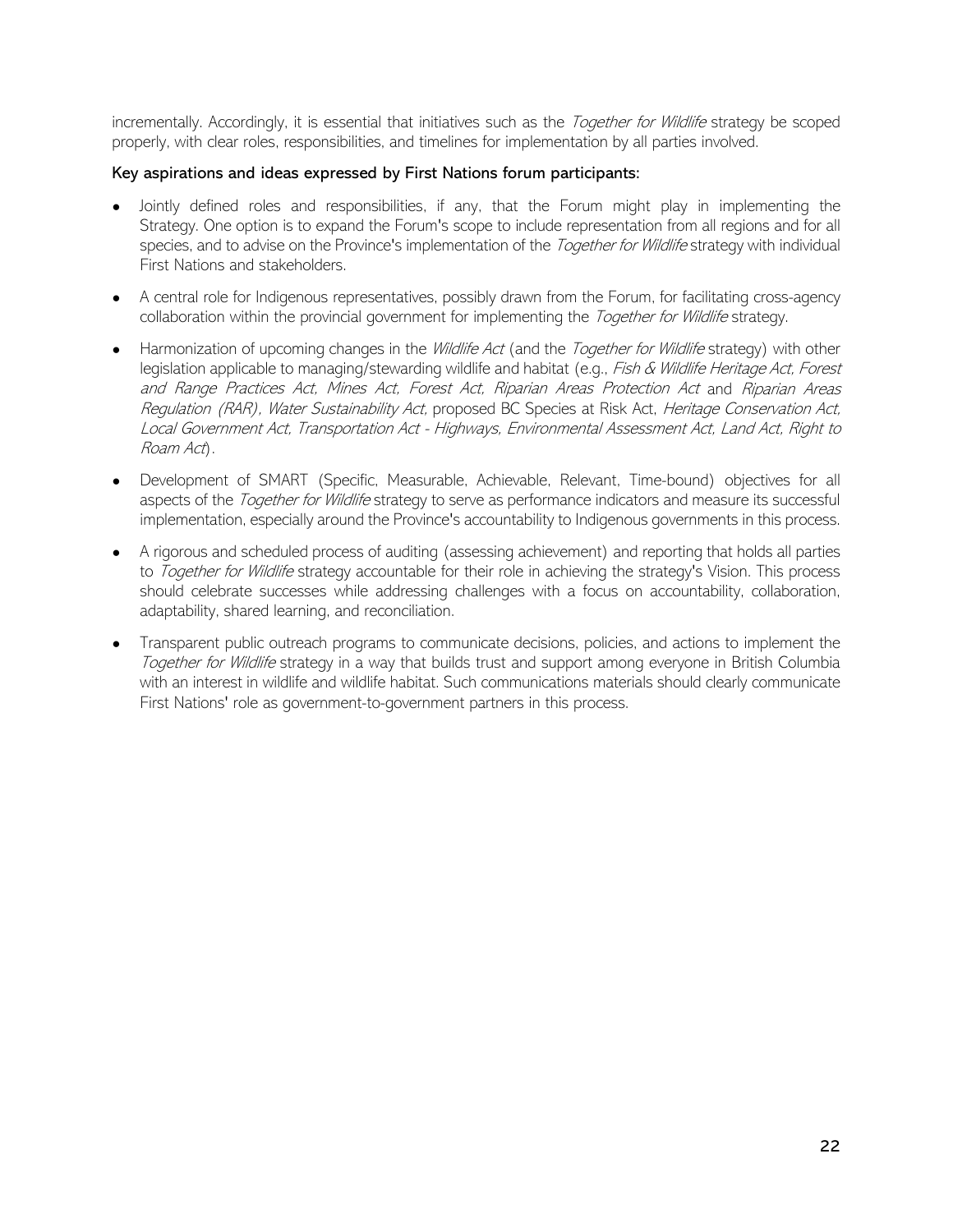# <span id="page-23-0"></span>Conclusion

The BC-First Nations Wildlife and Habitat Conservation Forum was formed in December 2018 to facilitate collaborative efforts to improve provincial wildlife and habitat legislation and policy. As part of the Province's commitment to implement the United Nations Declaration on the Rights of Indigenous Peoples (UNDRIP) and the Truth and Reconciliation Commission of Canada's Calls to Action, the government committed to collaborate with Indigenous communities to 'co-produce' potential solutions for wildlife and habitat conservation.

First Nations participants in the Forum articulated their aspirations, which collectively represent a bold vision for more collaborative decision-making and respect for Indigenous Peoples' rights, responsibilities, and jurisdiction in wildlife and habitat stewardship on their traditional territories.

First Nations forum participants and government staff collaborated in good faith to develop proposed amendments to the Wildlife Act and draft the Together for Wildlife strategy. But this work has only begun. First Nations forum participants' perspectives articulated in the Cultivating Abundance report can provide quidance for collaborative implementation of the vision in the Together for Wildlife strategy. In addition, the values, principles, and aspirations expressed in this report have the potential to inspire more fundamental changes to wildlife and habitat conservation legislation, policy, and decision-making in BC in ways that uphold Indigenous jurisdiction, rights, and responsibilities in wildlife and habitat while promoting reconciliation consistent with the principles of UNDRIP.

# <span id="page-23-1"></span>Contact Us

For more information about the work of the BC-First Nations Wildlife Forum, please contact the Co-Chairs:

Ron Frank Email: [ron.j.frank@gmail.com](mailto:ron.j.frank@gmail.com)

Kate Hewitt Telephone: 250-392-7361 Ext: 227 Email: [stewardshiptech@nstq.org](mailto:stewardshiptech@nstq.org)